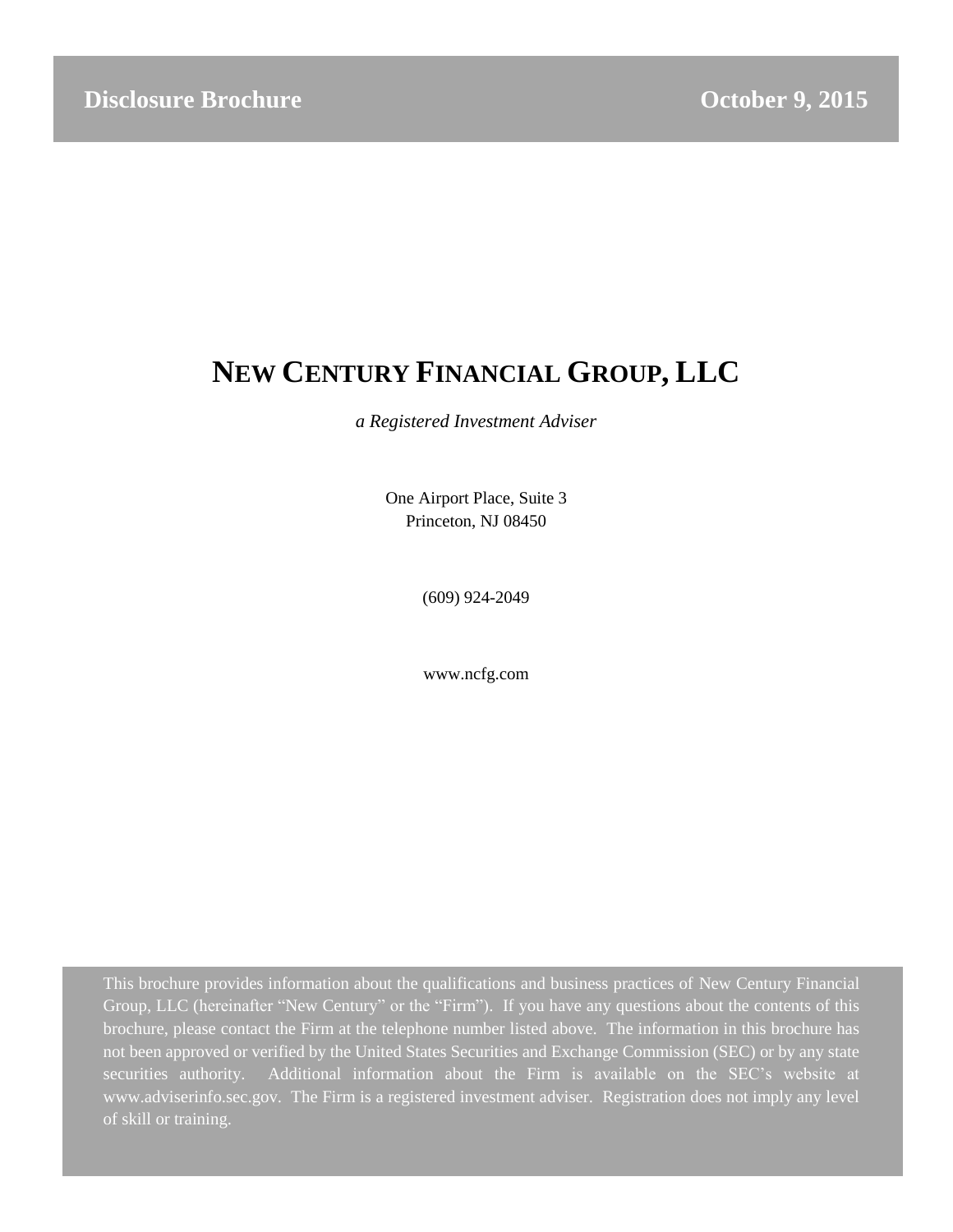## <span id="page-1-0"></span>**Item 2. Material Changes**

This Item discusses only the material changes that have occurred , New Century's last annual update filed in March 2015. New Century has the following material changes to disclose:

New Century made a number of changes to the programs that it utilizes. Certain programs have changed name, while others have been discontinued. Clients have received individual disclosures regarding the programs they are invested in.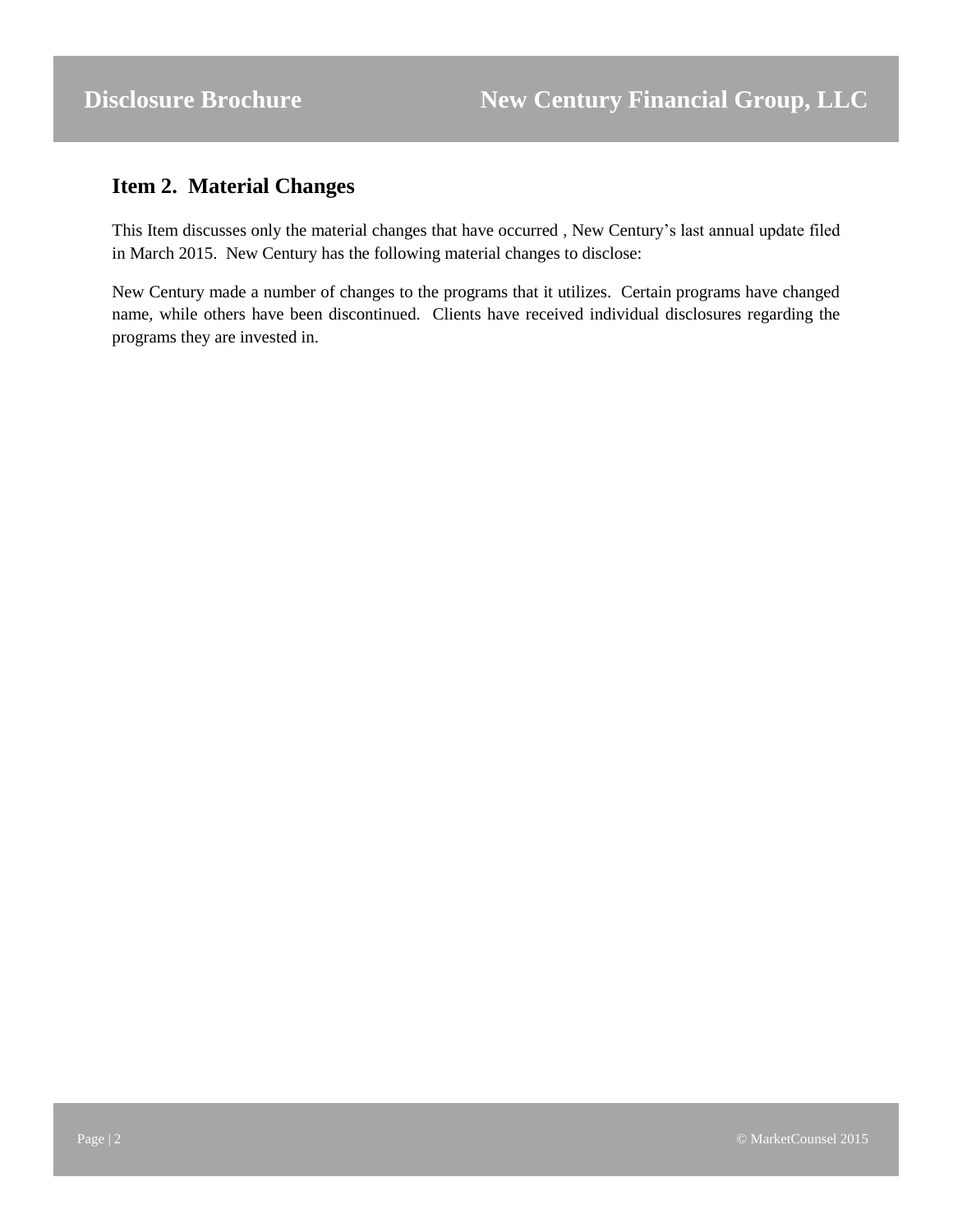## <span id="page-2-0"></span>**Item 3. Table of Contents**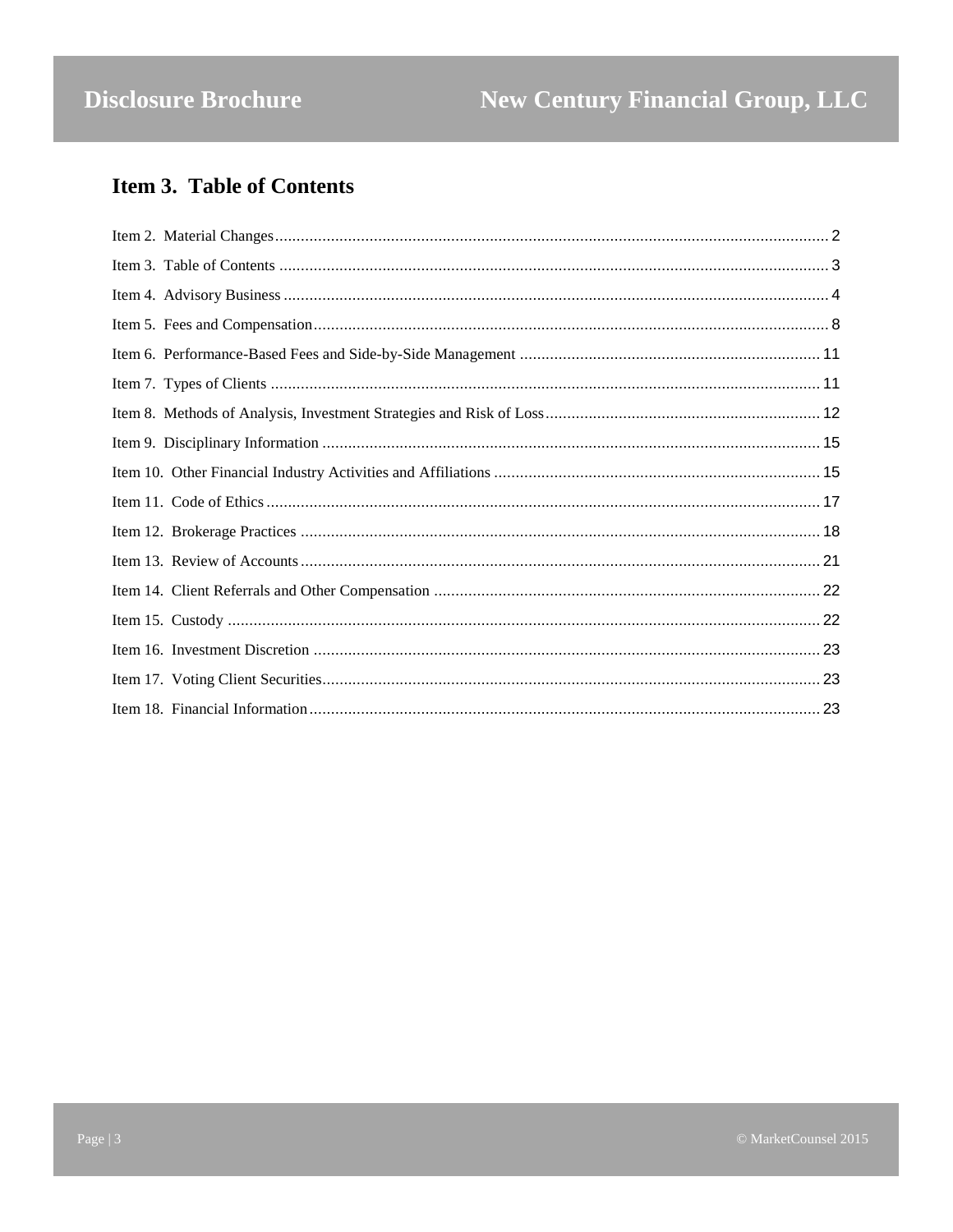## <span id="page-3-0"></span>**Item 4. Advisory Business**

New Century's overriding goal is to help its clients and their families achieve financial independence. To that end, New Century provides a full range of financial, retirement, and estate planning services. New Century's team of professionals seeks to craft practical solutions to its clients' most pressing concerns, from funding their children's education and their own retirement to supporting favorite charities and providing a comfortable life for their children and grandchildren.

New Century provides financial planning, consulting, investment and wealth management services. Prior to engaging New Century to provide any of the foregoing investment advisory services, the client is required to enter into one or more written agreements with New Century setting forth the terms and conditions under which New Century renders its services (collectively the "Agreement").

New Century has been in business since February 9, 1996. Jeffrey Hamburger and Richard Oring are the Firm's owners.

New Century had approximately \$140,230,000 of assets under management as of December 31, 2014. \$140,000,000 of these assets is managed on a discretionary basis and \$230,000 is managed on a nondiscretionary basis.

This Disclosure Brochure describes the business of New Century. Certain sections will also describe the activities of Supervised Persons. Supervised Persons are any of New Century's officers, partners, directors (or other persons occupying a similar status or performing similar functions), employees or any other person who provides investment advice on New Century's behalf and is subject to New Century's supervision or control.

#### **Financial Planning and Consulting Services**

New Century may provide its clients with a broad range of comprehensive financial planning and consulting services. These services may include business planning, investments, retirement, estate planning, education and tax and cash flow needs of the client. These services may be included as part of New Century's wealth management services, described below.

In performing its services, New Century is not required to verify any information received from the client or from the client's other professionals (e.g., attorney, accountant, etc.) and is expressly authorized to rely on such information. New Century may recommend the services of itself, its Supervised Persons in their individual capacities as registered representatives of a broker-dealer, and/or other professionals to implement its recommendations. Clients are advised that a conflict of interest exists if New Century recommends its own services. The client is under no obligation to act upon any of the recommendations made by New Century under a financial planning or consulting engagement or to engage the services of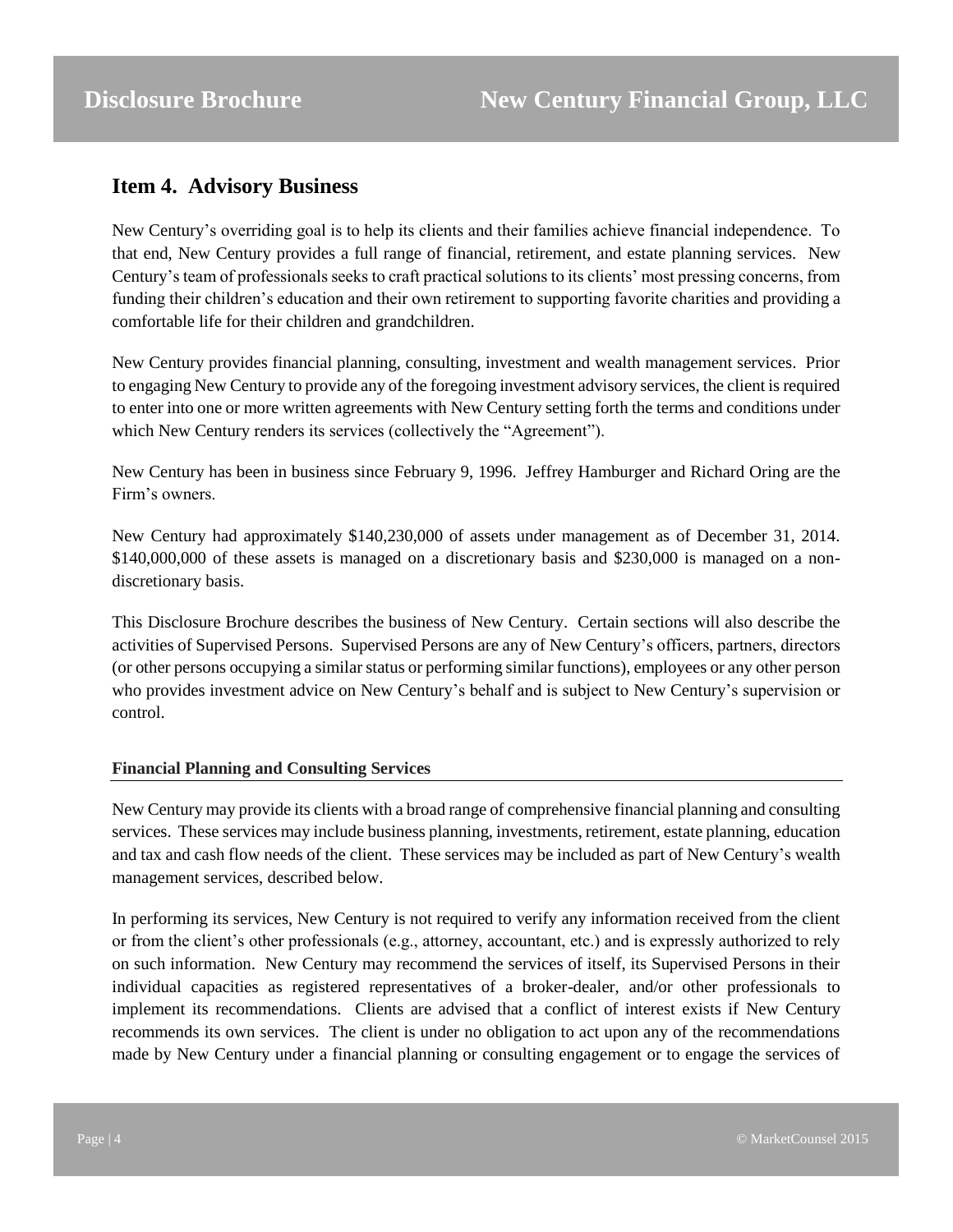any such recommended professional, including New Century itself. The client retains absolute discretion over all such implementation decisions and is free to accept or reject any of New Century's recommendations. Clients are advised that it remains their responsibility to promptly notify New Century if there is ever any change in their financial situation or investment objectives for the purpose of reviewing, evaluating, or revising New Century's previous recommendations and/or services.

#### **Investment and Wealth Management Services**

Clients can engage New Century to manage all or a portion of their assets on a discretionary or nondiscretionary basis. In addition, New Century may provide clients with wealth management services which may include financial planning and consulting services as well as discretionary and/or non-discretionary management of investment portfolios.

New Century tailors its advisory services to the individual needs of clients. New Century consults with clients initially and on an ongoing basis to determine risk tolerance, time horizon and other factors that may impact the clients' investment needs. New Century ensures that clients' investments are suitable for their investment needs, goals, objectives and risk tolerance. Certain clients may receive more formal financial planning services as part of the initial assessment either for a fixed or hourly fee, or as part of the overall management fee (as described below).

Clients are advised to promptly notify New Century if there are changes in their financial situation or investment objectives or if they wish to impose any reasonable restrictions upon New Century's management services. Clients may impose reasonable restrictions on the management of their account if, in New Century's sole discretion, the conditions will not materially impact the performance of a portfolio strategy or prove overly burdensome to its management efforts.

To implement its management recommendations, New Century offers a variety of investment programs through Royal Alliance Associates, Inc. ("Royal") and otherwise in accordance with the client's investment objectives. Currently, the Firm utilizes the following programs in managing client assets. In addition, New Century will provide additional documents to clients regarding the programs prior to or concurrent with enrollment in a program. Please read it thoroughly before investing."

### *Vision2020 Wealth Management Platform – Advisor Managed Portfolios Program ("Advisor Managed Portfolios")*

The Advisor Managed Portfolios provides comprehensive investment management of client assets through the application of asset allocation planning software as well as the provision of execution, clearing and custodial services through Pershing, LLC ("Pershing").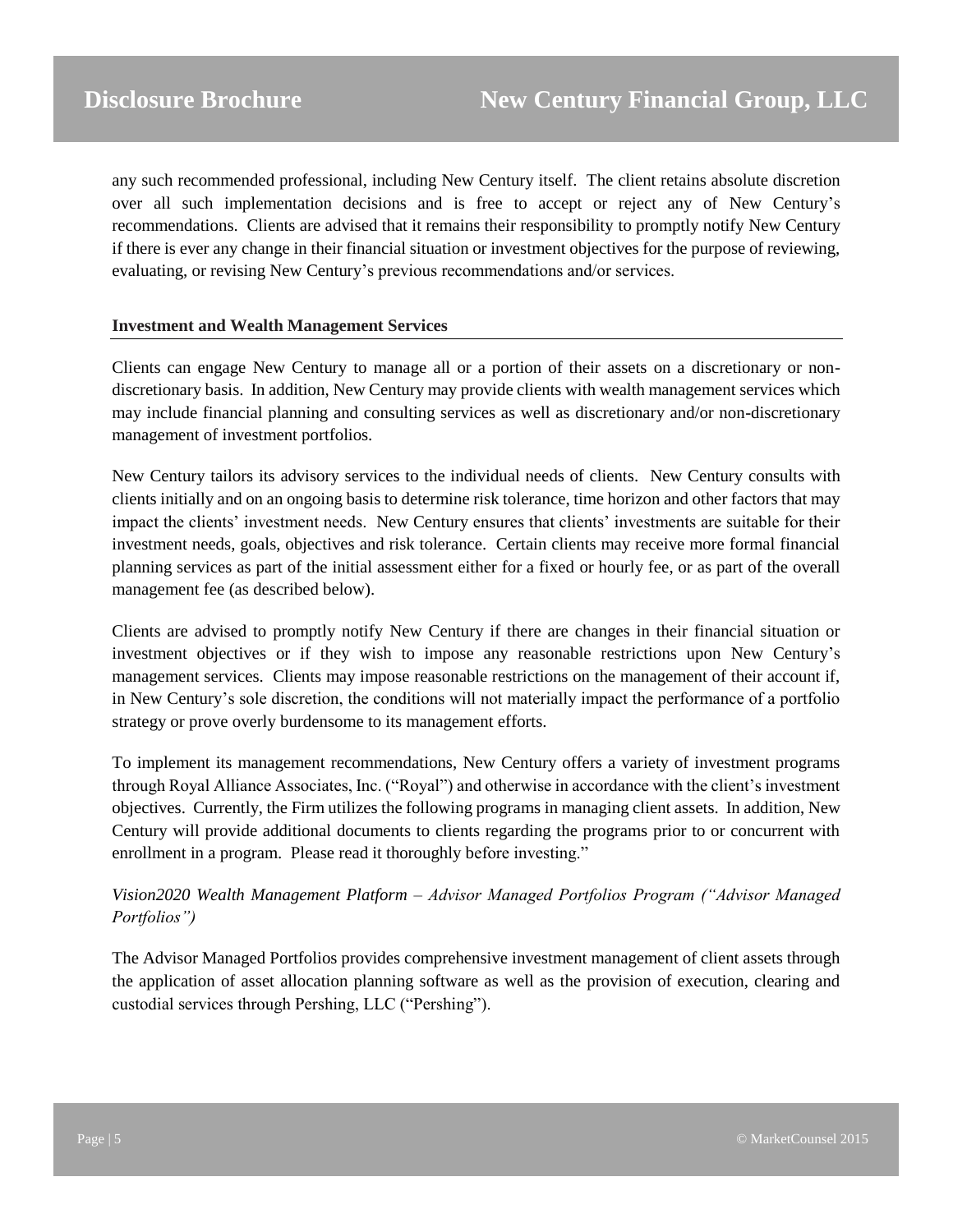Advisor Managed Portfolios provides risk tolerance assessment, efficient frontier plotting, fund profiling and performance data, and portfolio optimization and re-balancing tools. Utilizing these tools, and based on client responses to a risk tolerance questionnaire ("Questionnaire") and discussions that the Firm has together with clients regarding, among other things, investment objectives, risk tolerances, investment time horizons, account restrictions, and overall financial situations, the Firm constructs a portfolio of investments.

Portfolios may consist of mutual funds, exchange traded funds, equities, options, debt securities, variable life, variable annuity sub-accounts and other investments. Each portfolio is designed to meet your individual client needs, stated goals and objectives. Additionally, clients have the opportunity to place reasonable restrictions on the types of investments to be held in the portfolio.

For further Advisor Managed Portfolios details, please see the Advisor Managed Portfolios Wrap Fee Program Brochure. New Century provides this brochure to clients prior to or concurrent with enrollment in Advisor Managed Portfolios. Please read it thoroughly before investing."

### *Vision2020 Wealth Management Platform – Model Portfolios Program ("Model Program")*

The Model Program offers clients managed asset allocation models ("Asset Allocation Models") of mutual funds, exchange traded funds ("ETFs") or a combination thereof diversified across various investment styles and strategies. The Asset Allocation Models are constructed by managers ("Program Managers") such as Russell Investment Management Company, SEI Investments Management Corporation and Morningstar Associates, LLC.

Based upon the risk tolerance of each client, the Model Program utilizes a system that selects a specific Asset Allocation Model. After the Asset Allocation Model is chosen, the Firm, with the assistance of the Model Program sponsor, will open a Model Program account. Client assets will be invested in the specific investments contained within the recommended Asset Allocation Model. Clients have the opportunity to place reasonable restrictions on investments held within the Model Program account.

## *Vision2020 Wealth Management Platform – SMA and UMA Program ("Wealth Managed Acccount Program" or "WMAP")*

The Wealth Managed Account Program provides clients with the opportunity to invest assets across multiple investment strategies and asset classes by implementing an asset allocation strategy. WMAP is a Wrap Account program that offers these advisory services along with brokerage and custodial services for a single, asset-based, advisory fee.

New Century presents clients with a WMAP asset allocation model ("WMAP Model") for approval which will consist of: 1) third party money managers ("WMAP Managers") who will manage the WMAP account according to a particular equity or fixed income model or strategy, 2) no-load mutual funds ("Funds"), or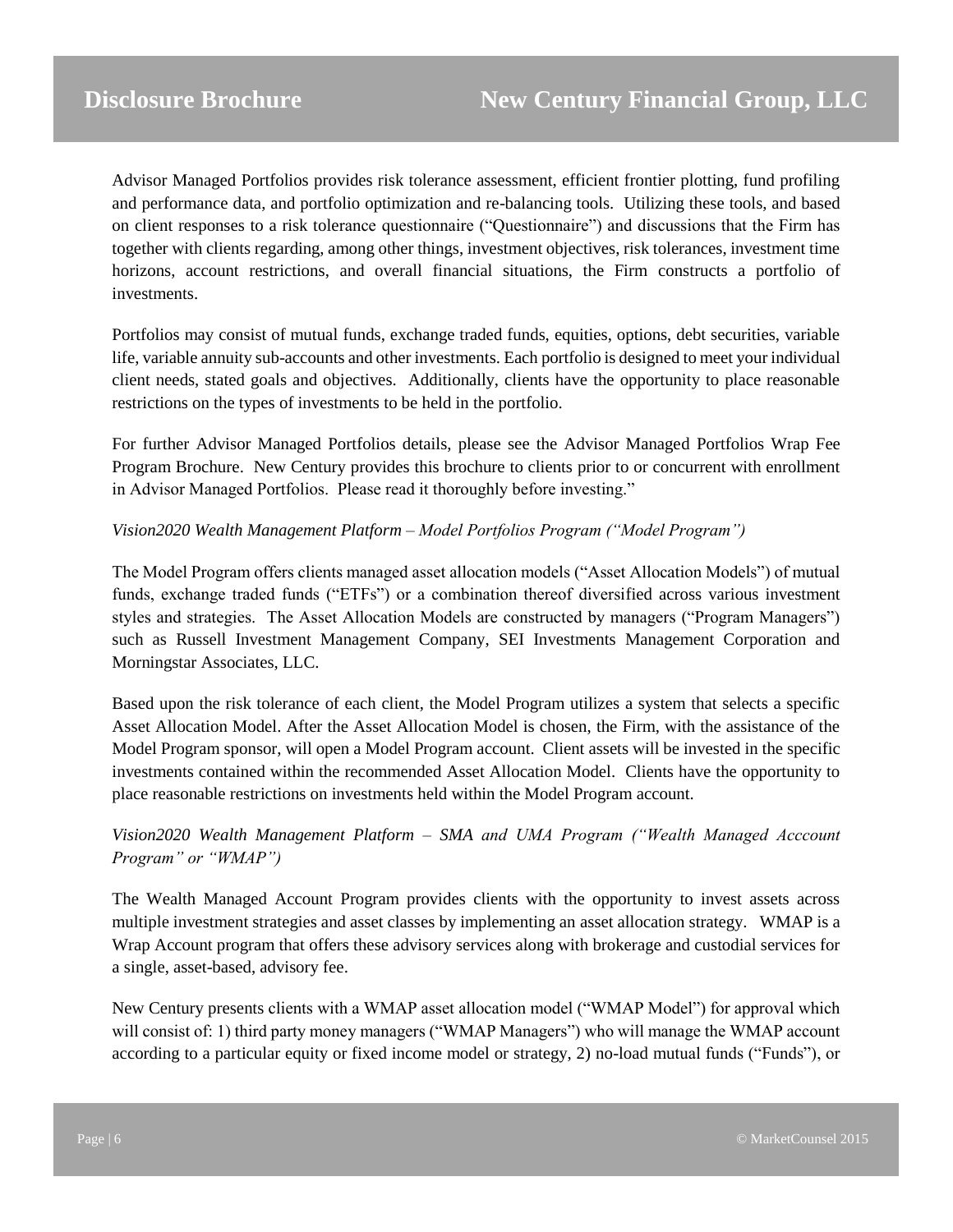3) exchange traded funds ("ETFs") or any combination thereof (individually or collectively, "WMAP Investments"). WMAP Investments will be managed according to the selected WMAP Model. WMAP Investments are held within a separately managed account or a series of separately managed accounts (collectively, "SMA Account") or in one, unified managed account ("UMA Account").

New Century will suggest a WMAP Model based on responses to a risk tolerance questionnaire ("Questionnaire") and discussion that the Firm has with the client regarding among other things, investment objective, risk tolerance, investment time horizon, account restrictions, and overall financial situation. In addition, clients have the opportunity to place reasonable restrictions on investments held within the WMAP account.

#### *Use of Independent Managers*

New Century may select certain Independent Managers to actively manage a portion of its clients' assets. The specific terms and conditions under which a client engages an Independent Manager may be set forth in a separate written agreement with the designated Independent Manager. In addition to this brochure, clients may also receive the written disclosure documents of the respective Independent Managers engaged to manage their assets.

New Century evaluates a variety of information about Independent Managers, which may include the Independent Managers' public disclosure documents, materials supplied by the Independent Managers themselves and other third-party analyses it believes are reputable. To the extent possible, the Firm seeks to assess the Independent Managers' investment strategies, past performance and risk results in relation to its clients' individual portfolio allocations and risk exposure. New Century also takes into consideration each Independent Manager's management style, returns, reputation, financial strength, reporting, pricing and research capabilities, among other factors.

New Century continues to provide services relative to the discretionary or non-discretionary selection of the Independent Managers. On an ongoing basis, the Firm monitors the performance of those accounts being managed by Independent Managers. New Century seeks to ensure the Independent Managers' strategies and target allocations remain aligned with its clients' investment objectives and overall best interests.

#### **Retirement Plan Consulting Services**

New Century provides retirement plan consulting services to employee benefit plans and their fiduciaries. These services are designed to assist plan sponsors in meeting their management and fiduciary obligations under ERISA. Depending upon the specific engagement, these services may include any or all of the following:

• Strategic planning and investment policy development / review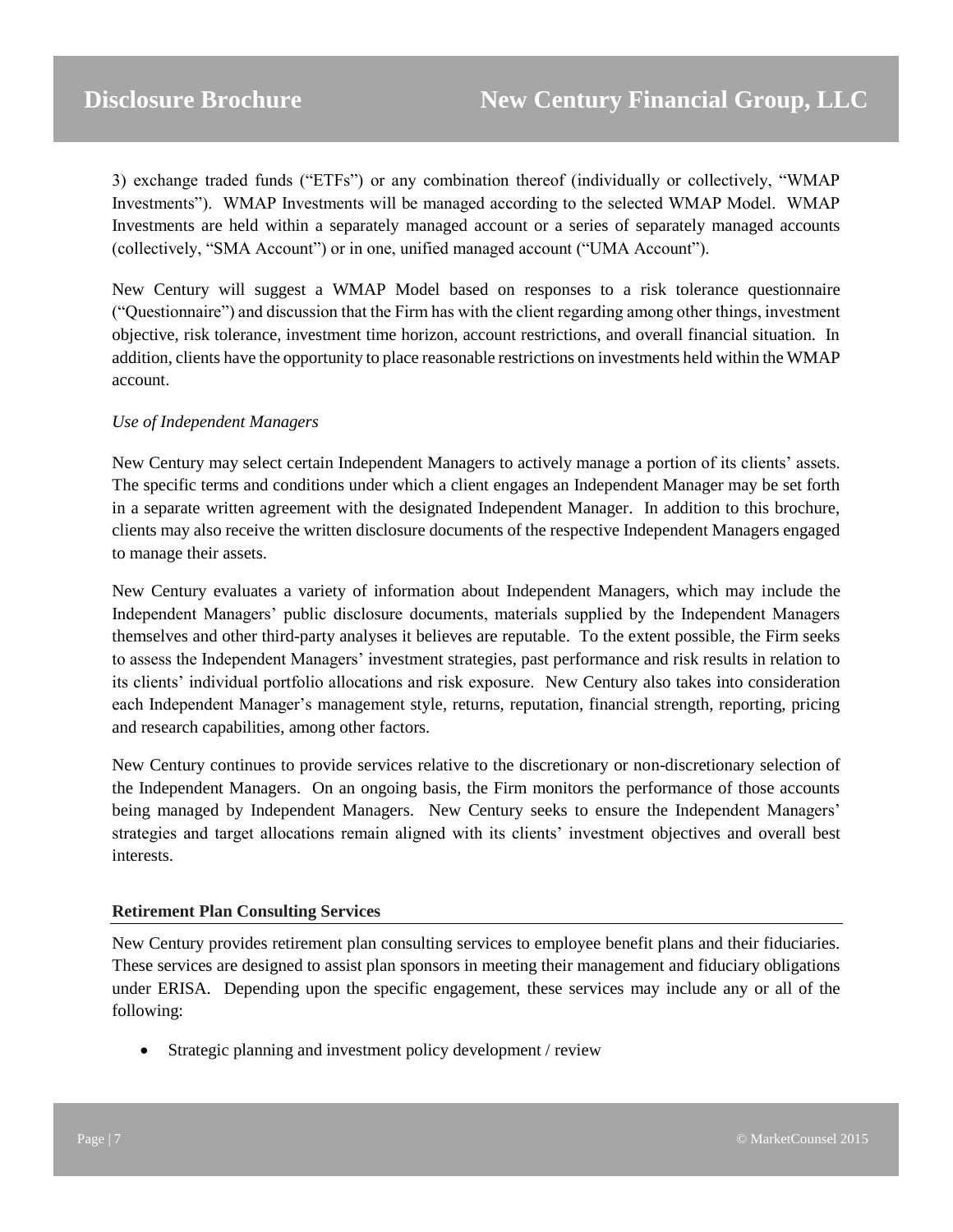- Plan fee and cost review
- Third-party service provider liaison
- Assessment of investments
- Participant education and communication

New Century also offers the following additional services to retirement plan sponsors:

- Executive benefits
- Plan conversion
- Merger and acquisition assistance
- Compliance correction
- Coordination with other advisers

#### **Sale of Research**

New Century may sell its research and analysis to various institutions as part of its institutional consulting services. New Century's institutional consulting services are generally related to its proprietary signals. New Century will charge a fixed fee for these services and does not render such consulting services to its investment advisory clients.

## <span id="page-7-0"></span>**Item 5. Fees and Compensation**

New Century offers its services on a fee basis, which may include hourly and/or fixed fees, as well as fees based upon assets under management. Additionally, certain of New Century's Supervised Persons, in their individual capacities, may offer securities brokerage services and insurance products under a commission arrangement.

#### **Financial Planning and Consulting Fees**

New Century may charge a fixed fee and/or hourly fee for financial planning and consulting services. These fees are negotiable, but generally range from \$500 to \$5,000 on a fixed fee basis and/or from \$100 to \$400 on an hourly rate basis, depending upon the level and scope of the services and the professional rendering the financial planning and/or the consulting services. If the client engages New Century for additional investment advisory services, New Century may offset all or a portion of its fees for those services based upon the amount paid for the financial planning and/or consulting services.

Prior to engaging New Century to provide financial planning and/or consulting services, the client is required to enter into a written agreement with New Century setting forth the terms and conditions of the engagement. Generally, New Century requires one-half of the financial planning / consulting fee (estimated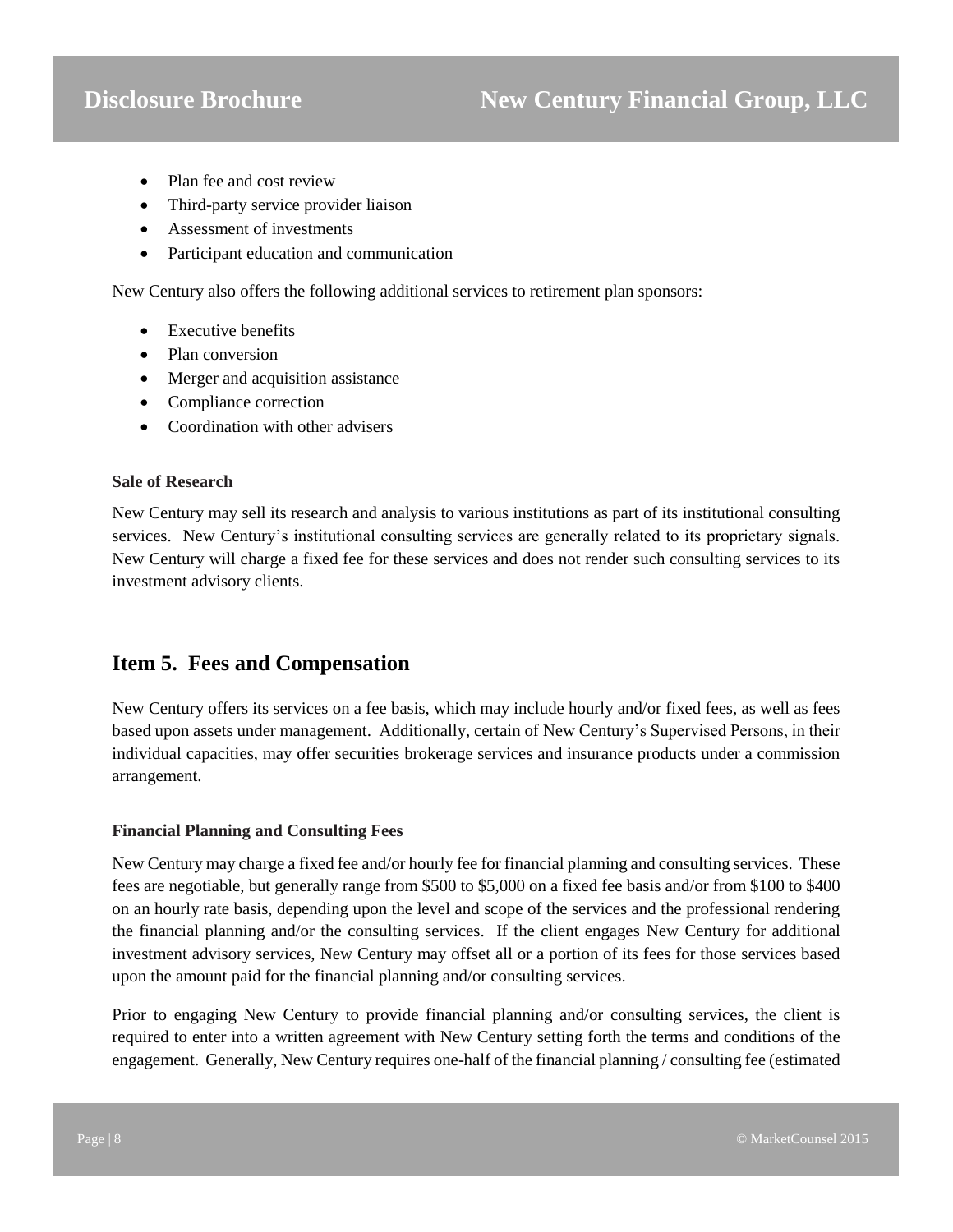hourly or fixed) payable upon entering the written agreement. The balance is generally due upon delivery of the financial plan or completion of the agreed upon services.

#### **Investment Management and Wealth Management Fees**

New Century provides investment management services for an annual fee based upon a percentage of the market value of the assets being managed by New Century. New Century's annual fee is generally exclusive of, and in addition to brokerage commissions, transaction fees, platform fees charged by wrapand independent managers, and other related costs and expenses which are incurred by the client. Certain of these fees may be included in the platform or other fees charged by third parties where the client participates in one of the third-party sponsored wrap fee programs described in Item 4. New Century does not, however, receive any portion of these commissions, fees, and costs. New Century's annual fee is prorated and generally charged quarterly, in advance, based upon the market value of the assets on the last day of the previous quarter. The annual fee may also be charged, in arrears, in limited circumstances. The annual fee varies (between 0.25% and 2.75%) depending upon the market value of the assets under management and the type of investment management services to be rendered.

As stated in Item 4, New Century may be engaged by certain clients to provide wealth management services, which shall include management of the client's investments as well as financial planning and consulting services. New Century provides wealth management services for an asset-based fee based upon the same fee range as set forth above.

#### **Retirement Plan Consulting Services Fee**

New Century may determine to provide retirement plan consulting services to employee benefit plans and their fiduciaries. New Century's plan consulting fees are negotiable, but are generally between 10 and 115 basis points (0.10% and 1.15%) of plan assets depending upon the level and scope of the services required and the professionals rendering the services. Alternatively, the fees may be charged on an hourly basis.

#### **Program Fees**

As detailed in Item 4, New Century provides its clients with various advisory program offerings through Royal and otherwise in accordance with the clients' investment objectives. Certain of these programs are wrap fee programs which provide investment management services and brokerage transactions as part of a single annualized fee. Participants in a wrap fee program may pay a higher aggregate fee than if investment management and brokerage services are purchased separately. A complete description of these programs' terms and conditions (including fees) are contained in their respective Disclosure Brochures and Wrap Fee Brochures which are provided to clients pursuant to Rule 204-3 of the Investment Advisers Act of 1940. Clients should read these brochures thoroughly prior to investing.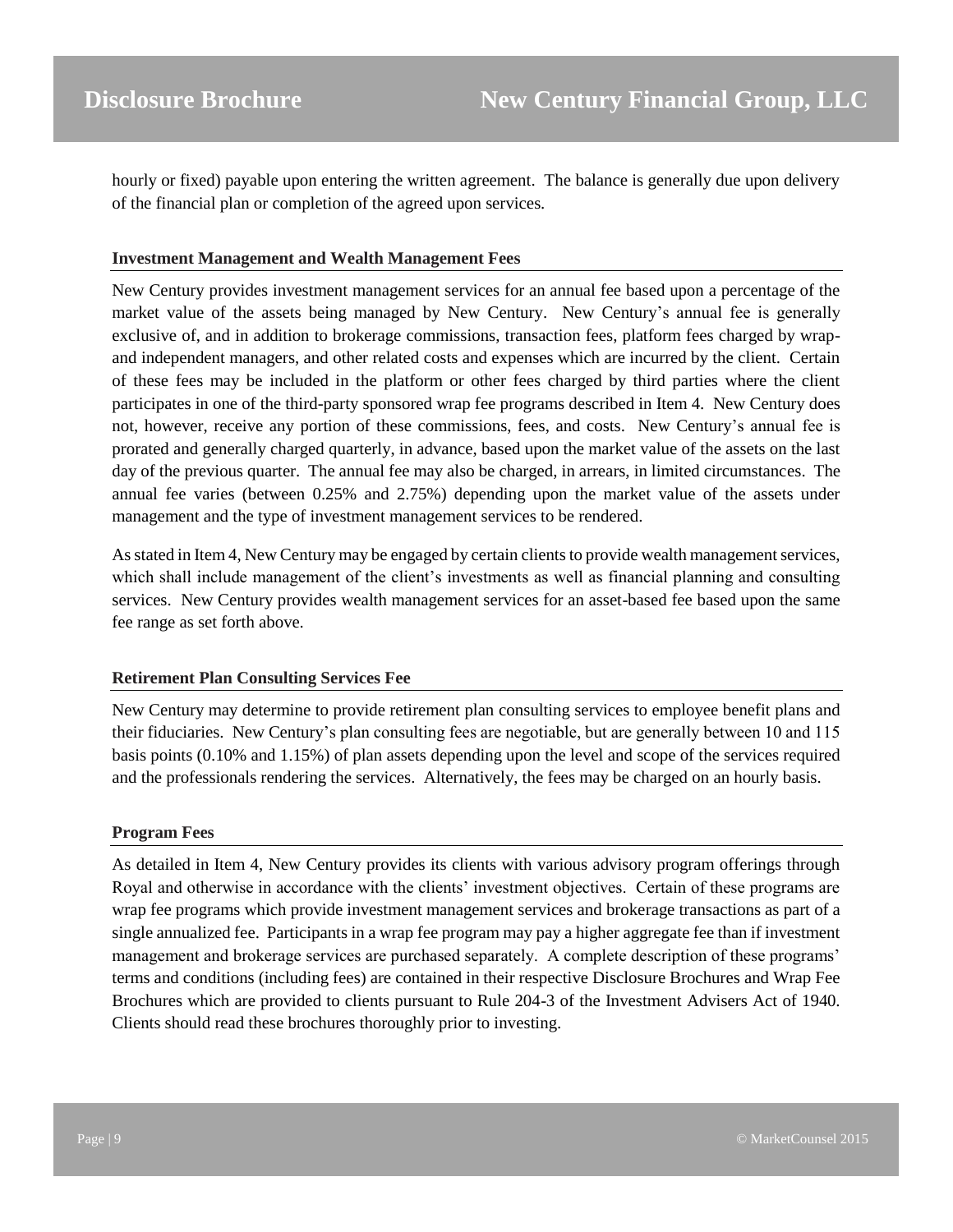#### **Fee Discretion**

New Century may, in its sole discretion, negotiate to charge a lesser fee based upon certain criteria, such as anticipated future earning capacity, anticipated future additional assets, dollar amount of assets to be managed, related accounts, account composition, pre-existing/legacy client relationship, account retention and pro bono activities.

#### **Direct Fee Debit**

Clients generally provide New Century and/or certain Independent Managers with the authority to directly debit their accounts for payment of the investment advisory fees. The Financial Institutions that act as the qualified custodian for client accounts, from which the Firm retains the authority to directly deduct fees, have agreed to send statements to clients not less than quarterly detailing all account transactions, including any amounts paid to New Century. Alternatively, clients may elect to have New Century send a separate invoice for direct payment.

#### **Fees for Management During Partial Quarters of Service**

For the initial period of investment management services, the fees are calculated on a pro rata basis.

The Agreement between New Century and the client will continue in effect until terminated by either party pursuant to the terms of the Agreement. New Century's fees are prorated through the date of termination and any remaining balance is charged or refunded to the client, as appropriate.

Clients may make additions to and withdrawals from their account at any time, subject to New Century's right to terminate an account. Additions may be in cash or securities provided that New Century reserves the right to liquidate any transferred securities or decline to accept particular securities into a client's account. Clients may withdraw account assets on notice to New Century, subject to the usual and customary securities settlement procedures. However, New Century designs its portfolios as long-term investments and the withdrawal of assets may impair the achievement of a client's investment objectives. New Century may consult with its clients about the options and ramifications of transferring securities. However, clients are advised that when transferred securities are liquidated, they are subject to transaction fees, fees assessed at the mutual fund level (i.e. contingent deferred sales charge) and/or tax ramifications.

If assets are deposited into or withdrawn from an account after the inception of a quarter, the fee payable with respect to such assets will be prorated based on the number of days remaining in the quarter.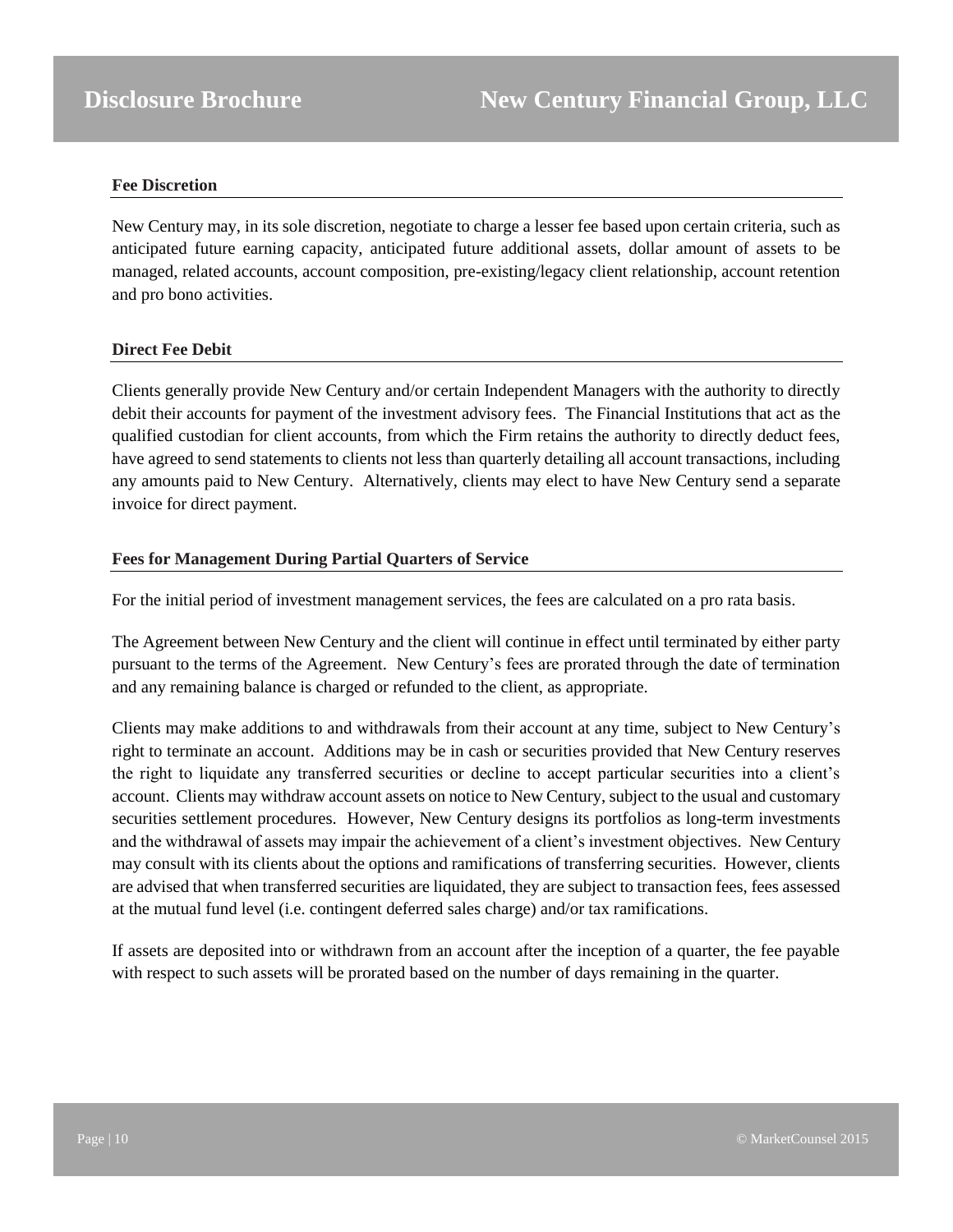#### **Commissions or Sales Charges for Recommendations of Securities**

Clients can engage certain persons associated with New Century (but not New Century) to render securities brokerage services under a commission arrangement. Clients are under no obligation to engage such persons and may choose brokers or agents not affiliated with New Century. Under this arrangement, clients may implement securities transactions through certain of New Century's Supervised Persons in their respective individual capacities as registered representatives of Royal, an SEC registered broker-dealer and member of FINRA. Royal may charge brokerage commissions to effect these securities transactions and thereafter, a portion of these commissions may be paid by Royal to such Supervised Persons. Prior to effecting any transactions clients are required to enter into a new account agreement with Royal. The brokerage commissions charged by Royal may be higher or lower than those charged by other brokerdealers. In addition, certain of New Century's Supervised Persons may also receive ongoing 12b-1 fees for mutual fund purchases from the mutual fund company during the period that the client maintains the mutual fund investment. Certain of the Programs described in Item 4 use no-load funds.

A conflict of interest exists to the extent that New Century recommends the purchase of securities where New Century's Supervised Persons receive commissions or other additional compensation as a result of New Century's recommendations. New Century has procedures in place to ensure that any recommendations made by such Supervised Persons are in the best interest of clients. Clients are under no obligation to purchase products or services recommended by the Supervised Persons in connection with providing any advisory service.

For accounts covered by ERISA (and such others that New Century, in its sole discretion deems appropriate), New Century provides its investment advisory services on a fee-offset basis. In this scenario, New Century may offset its fees by an amount equal to the aggregate commissions and 12b-1 fees earned by New Century's Supervised Persons in their individual capacities as registered representatives of Royal.

## <span id="page-10-0"></span>**Item 6. Performance-Based Fees and Side-by-Side Management**

New Century does not provide any services for a performance-based fee (i.e., a fee based on a share of capital gains or capital appreciation of a client's assets).

## <span id="page-10-1"></span>**Item 7. Types of Clients**

New Century generally provides its services to individuals. New Century may also provide advice to pension and profit sharing plans, trusts, estates, charitable organizations, corporations and business entities.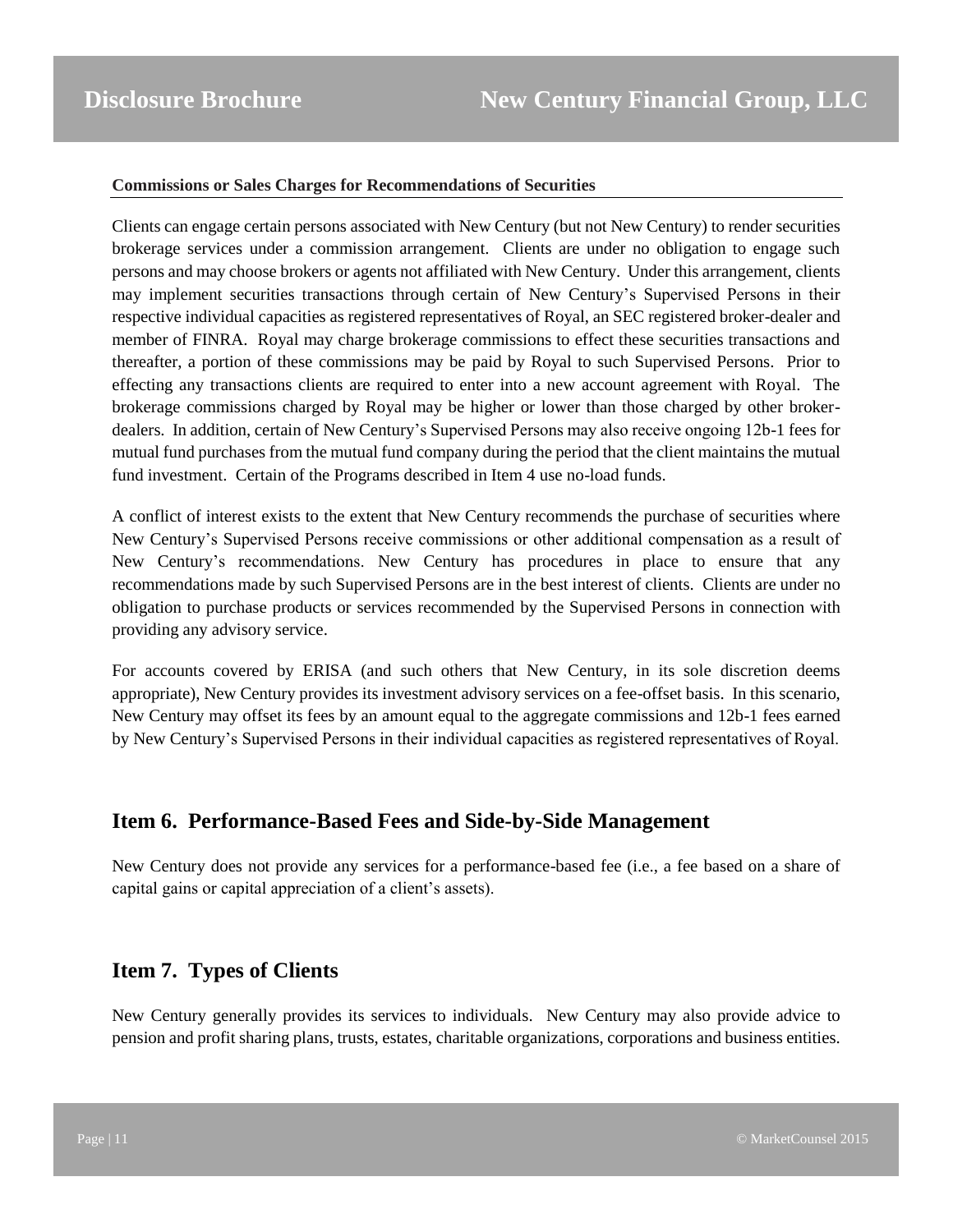#### **Minimum Account Size**

New Century does not impose a minimum portfolio size. However, certain programs offered to advisory clients as described in Item 4 may have account minimums. The minimums of each program will be specifically disclosed in the documents delivered regarding the particular program that a client may be considering with New Century.

In addition, certain Independent Managers may impose more restrictive account requirements and varying billing practices than New Century. In such instances, New Century may alter its corresponding account requirements and/or billing practices to accommodate those of the Independent Managers.

## <span id="page-11-0"></span>**Item 8. Methods of Analysis, Investment Strategies and Risk of Loss**

#### **Investment Strategies and Methods of Analysis**

New Century consults with clients initially and on an ongoing basis to determine risk tolerance, time horizon and other factors that may impact the clients' investment needs. As described in Items 4 and 5, certain clients may receive more formal financial planning services as part of the initial assessment depending on their individual needs.

The investment strategies and methods of analysis utilized may differ depending upon the services provided and the Supervised Person providing the services. The types of investments New Century uses to implement the portfolio allocation for its clients generally include individual stocks, bonds, actively managed mutual funds and/or passively managed ETFs. The specific securities utilized will depend upon the Supervised Person making the recommendations. New Century may also provide advice about any type of investment held in clients' portfolios including individual equity and debt securities and options.

#### **Program Investment Strategies**

As detailed in Item 4, New Century provides its clients with various advisory program offerings through Royal and otherwise in accordance with the clients' investment objectives. New Century has described these strategies in Item 4. However, a complete description of these programs terms and conditions (including investment strategies) are contained in their respective Disclosure Brochures and Wrap Fee Brochures which are provided to clients pursuant to Rule 204-3 of the Investment Advisers Act of 1940. Clients should read these brochures thoroughly prior to investing.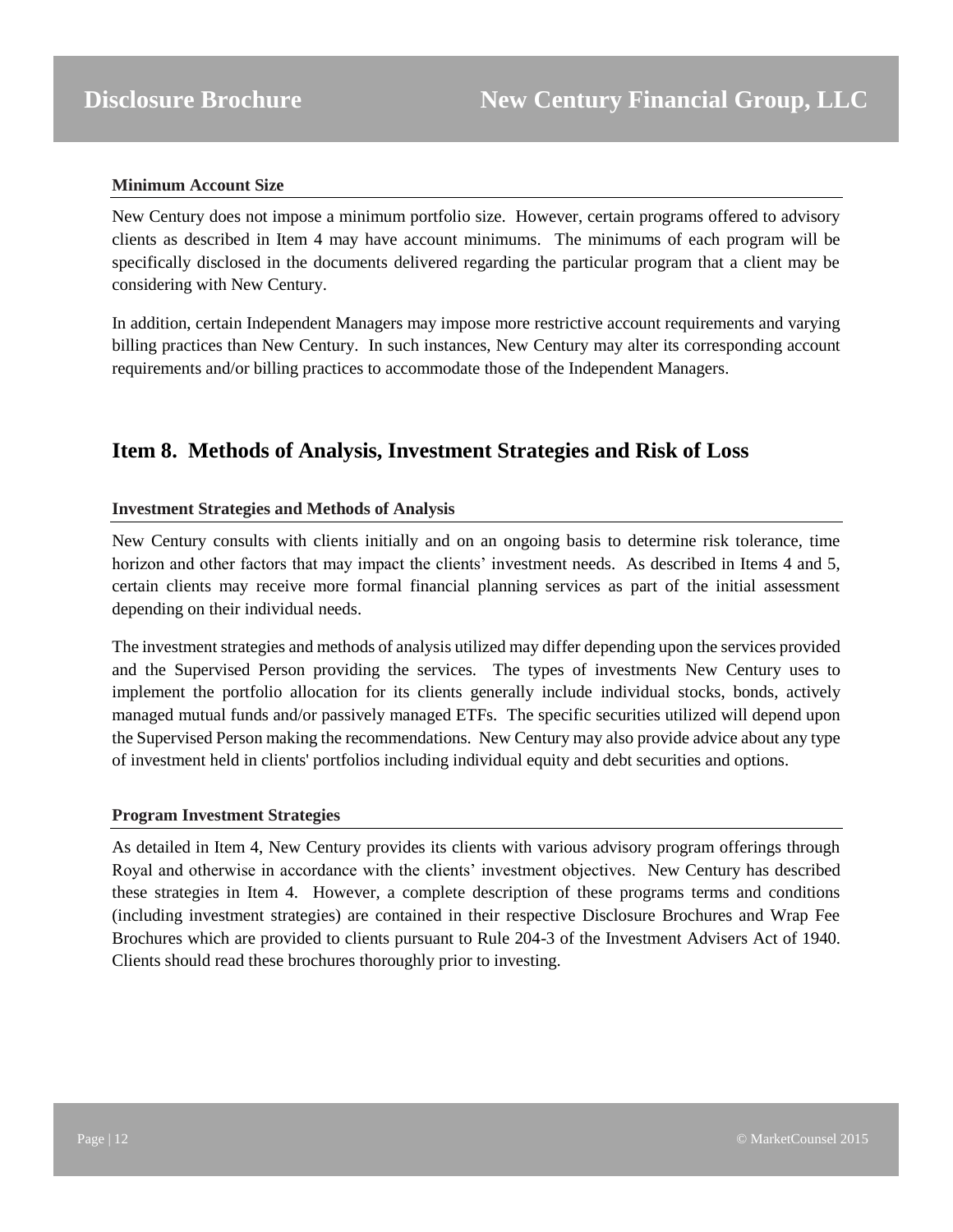#### **Risk of Loss**

#### *Market Risks*

Investing involves risk, including the potential loss of principal, and all investors should be guided accordingly. The profitability of a significant portion of New Century's recommendations and/or investment decisions may depend to a great extent upon correctly assessing the future course of price movements of stocks, bonds and other asset classes. There can be no assurance that New Century will be able to predict those price movements accurately or capitalize on any such assumptions.

#### *Mutual Funds and ETFs*

An investment in a mutual fund or ETF involves risk, including the loss of principal. Mutual fund and ETF shareholders are necessarily subject to the risks stemming from the individual issuers of the fund's underlying portfolio securities. Such shareholders are also liable for taxes on any fund-level capital gains, as mutual funds and ETFs are required by law to distribute capital gains in the event they sell securities for a profit that cannot be offset by a corresponding loss.

Shares of mutual funds are generally distributed and redeemed on an ongoing basis by the fund itself or a broker acting on its behalf. The trading price at which a share is transacted is equal to a fund's stated daily per share net asset value ("NAV"), plus any shareholders fees (*e.g*., sales loads, purchase fees, redemption fees). The per share NAV of a mutual fund is calculated at the end of each business day, although the actual NAV fluctuates with intraday changes to the market value of the fund's holdings. The trading prices of a mutual fund's shares may differ significantly from the NAV during periods of market volatility, which may, among other factors, lead to the mutual fund's shares trading at a premium or discount to actual NAV.

Shares of ETFs are listed on securities exchanges and transacted at negotiated prices in the secondary market. Generally, ETF shares trade at or near their most recent NAV, which is generally calculated at least once daily for indexed based ETFs and potentially more frequently for actively managed ETFs. However, certain inefficiencies may cause the shares to trade at a premium or discount to their pro rata NAV. There is also no guarantee that an active secondary market for such shares will develop or continue to exist. Generally, an ETF only redeems shares when aggregated as creation units (usually 20,000 shares or more). Therefore, if a liquid secondary market ceases to exist for shares of a particular ETF, a shareholder may have no way to dispose of such shares.

#### *Options*

Options allow investors to buy or sell a security at a contracted "strike" price at or within a specific period of time. Clients may pay or collect a premium for buying or selling an option. Investors transact in options to either hedge (i.e., limit) losses in an attempt to reduce risk or to speculate on the performance of the underlying securities. Options transactions contain a number of inherent risks, including the partial or total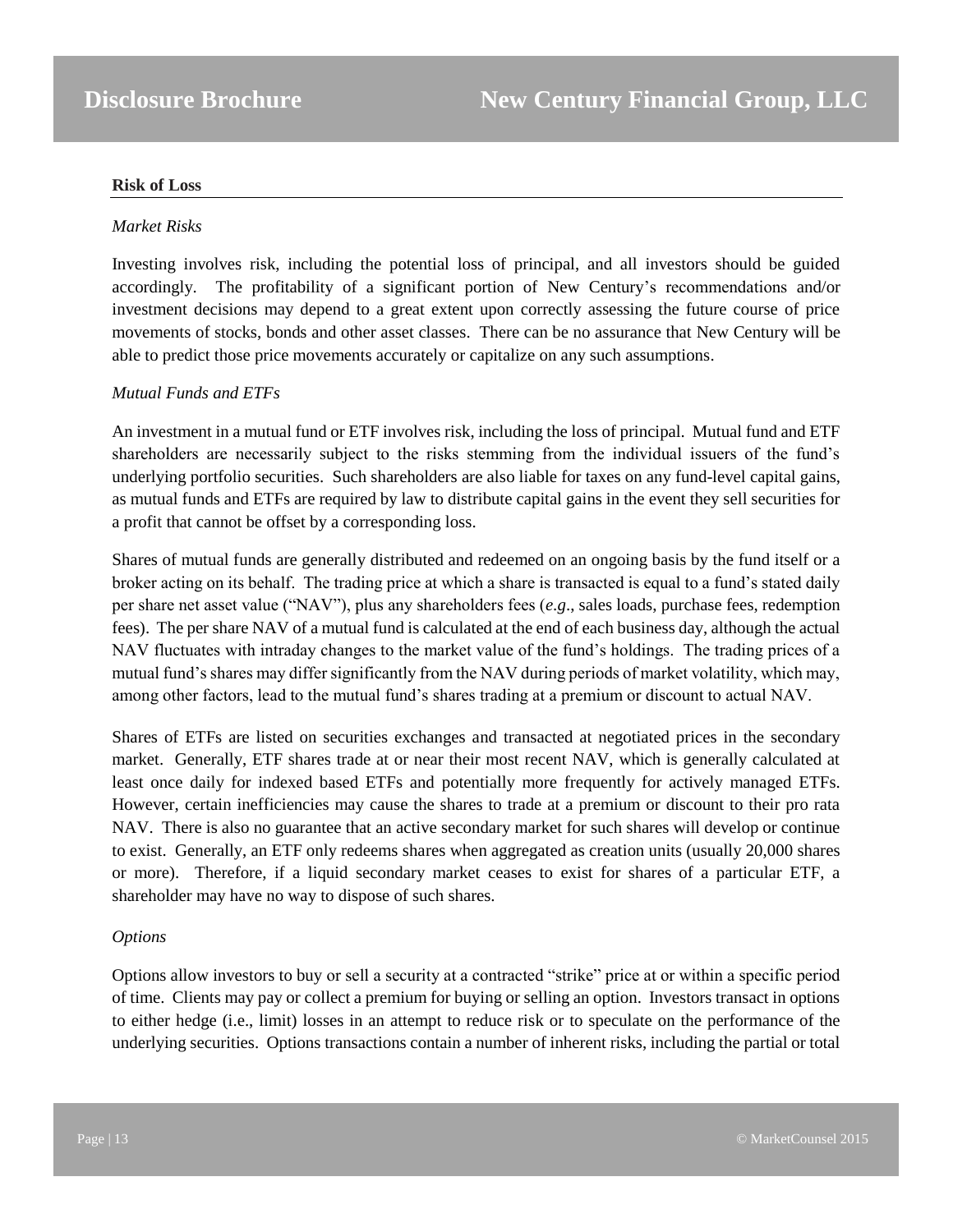loss of principal in the event that the value of the underlying security or index does not increase/decrease to the level of the respective strike price. Holders of options contracts are also subject to default by the option writer which may be unwilling or unable to perform its contractual obligations.

#### *Use of Independent Managers*

As stated above, New Century may select certain Independent Managers to manage a portion of its clients' assets. In these situations, New Century continues to conduct ongoing due diligence of such managers, but such recommendations rely to a great extent on the Independent Managers' ability to successfully implement their investment strategies. In addition, New Century generally may not have the ability to supervise the Independent Managers on a day-to-day basis.

#### *Master Limited Partnerships (MLPs)*

Master Limited Partnerships ("MLPs") are collective investment vehicles, the partnership interests of which are publicly traded on national securities exchanges. MLPs invest primarily in companies within the energy sector that engage in qualifying lines of business, such as natural resource production and mineral refinement. MLPs are therefore subject to the underlying volatility of the energy industry and may be adversely affected by changes to supply and demand, regional instability, currency spreads, inflation and interest rate fluctuations, among other such factors. In addition, MLPs operate as pass-through tax entities, meaning that investors are liable for their pro rata share of the partnership taxes, regardless of the types of accounts where the interests are held.

#### *Real Estate Investment Trusts (REITs)*

New Century may recommend an investment in, or allocate assets among, various real estate investment trusts ("REITs"), the shares of which exist in the form of either publicly traded or privately placed securities. REITs are collective investment vehicles with portfolios comprised primarily of real estate and mortgage related holdings. Many REITs hold heavy concentrations of investments tied to commercial and/or residential developments, which inherently subject REIT investors to the risks associated with a downturn in the real estate market. Investments linked to certain regions that experience greater volatility in the local real estate market may give rise to large fluctuations in the value of the vehicle's shares. Mortgage related holdings may give rise to additional concerns pertaining to interest rates, inflation, liquidity and counterparty risk.

#### *Management through Similarly Managed "Model" Accounts*

New Century manages certain accounts through the use of similarly managed "model" portfolios, whereby the Firm allocates all or a portion of its clients' assets among various mutual funds and/or securities on a discretionary basis using one or more of its proprietary investment strategies. In managing assets through the use of models, the Firm remains in compliance with the safe harbor provisions of Rule 3a-4 of the Investment Company Act of 1940.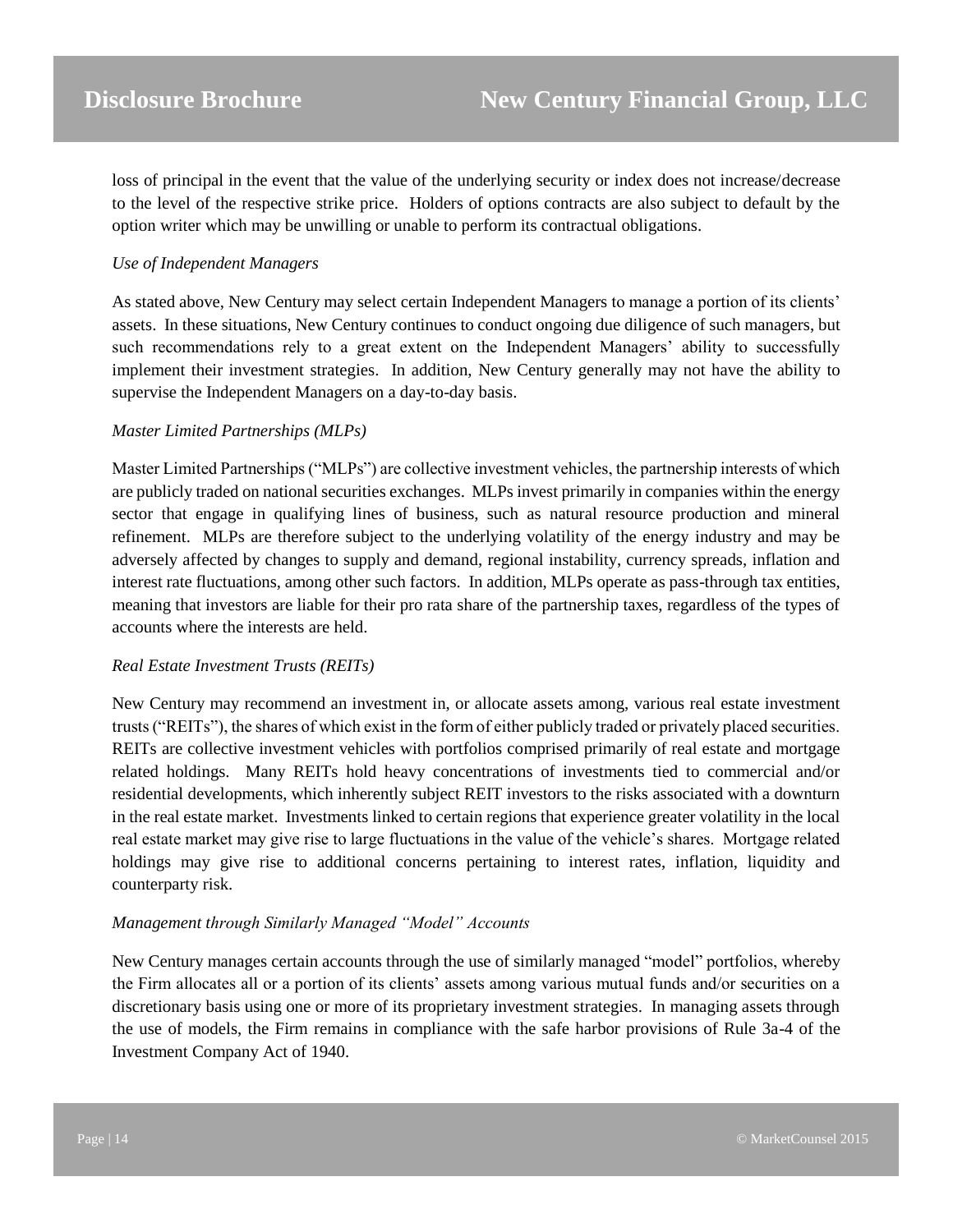The strategy used to manage a model portfolio may involve an above average portfolio turnover that could negatively impact clients' net after tax gains. While the Firm seeks to ensure that clients' assets are managed in a manner consistent with their individual financial situations and investment objectives, securities transactions effected pursuant to a model investment strategy are usually done without regard to a client's individual tax ramifications. Clients should contact the Firm if they experience a change in their financial situation or if they want to impose reasonable restrictions on the management of their accounts.

#### *Use of Margin*

To the extent that a client authorizes the use of margin, and margin is thereafter employed by New Century in the management of the client's investment portfolio, the market value of the client's account and corresponding fee payable by the client to New Century will not be increased.

While the use of margin borrowing can substantially improve returns, it may also increase overall portfolio risk. Margin transactions are generally effected using capital borrowed from a Financial Institution, which is secured by a client's holdings. Under certain circumstances, a lending Financial Institution may demand an increase in the underlying collateral. If the client is unable to provide the additional collateral, the Financial Institution may liquidate account assets to satisfy the client's outstanding obligations, which could have extremely adverse consequences. In addition, fluctuations in the amount of a client's borrowings and the corresponding interest rates may have a significant effect on the profitability and stability of a client's portfolio.

## <span id="page-14-0"></span>**Item 9. Disciplinary Information**

New Century has not been involved in any legal or disciplinary events that are material to a client's evaluation of its advisory business or the integrity of its management.

## <span id="page-14-1"></span>**Item 10. Other Financial Industry Activities and Affiliations**

This item requires investment advisers to disclose certain financial industry activities and affiliations.

#### **Registered Representatives of a Broker/Dealer**

As discussed in Items 5 and 12, certain of New Century's Supervised Persons are registered representatives of Royal. Please see those sections for additional disclosures related to this relationship.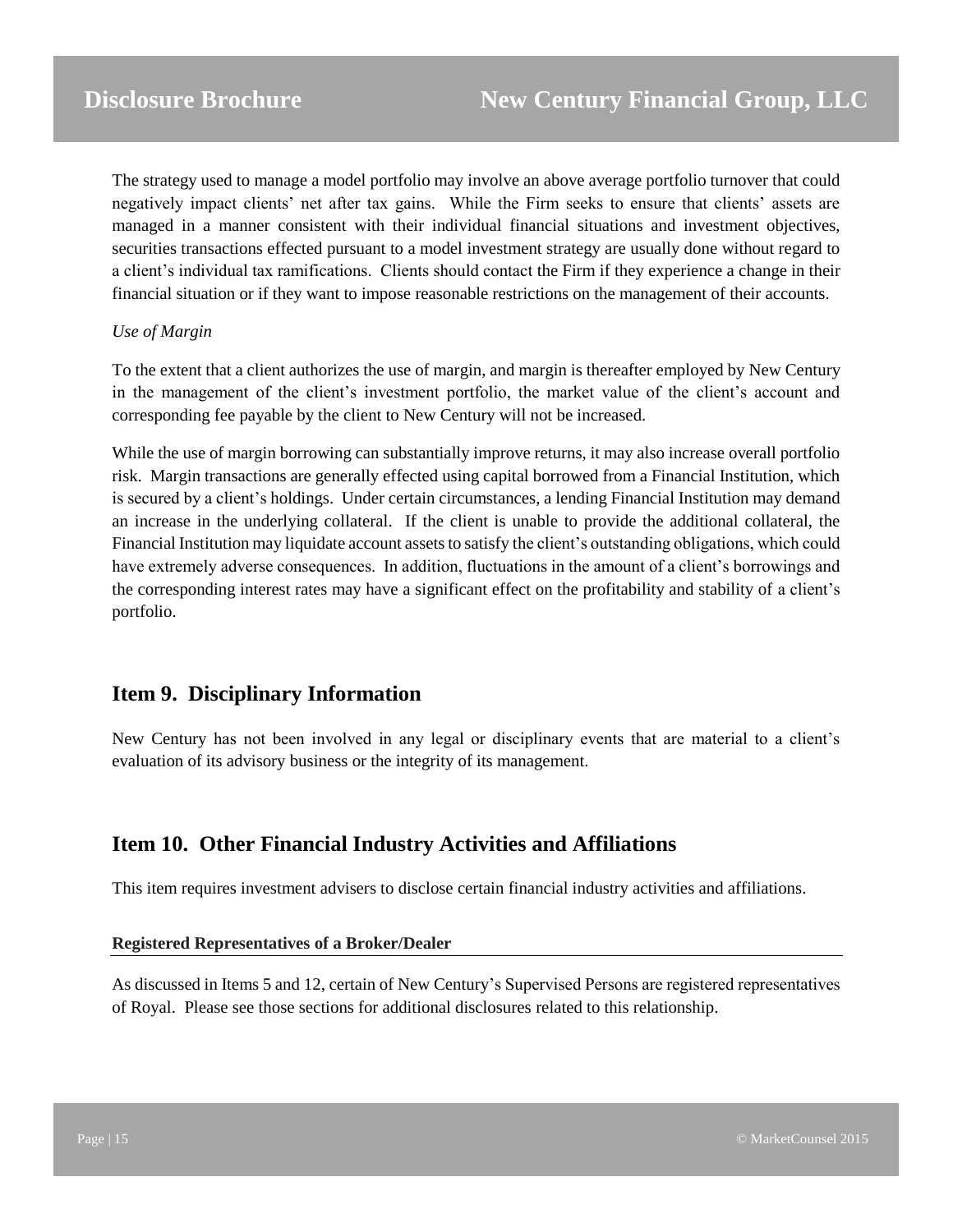#### **Receipt of Insurance Commission**

Certain of New Century's Supervised Persons, in their individual capacities, are also licensed insurance agents with various insurance companies, and in such capacity, may recommend, on a fully-disclosed commission basis, the purchase of certain insurance products. While New Century does not sell such insurance products to its investment advisory clients, New Century does permit its Supervised Persons, in their individual capacities as licensed insurance agents, to sell insurance products to its investment advisory clients. A conflict of interest exists to the extent that New Century recommends the purchase of insurance products where New Century's Supervised Persons receive insurance commissions or other additional compensation.

#### **Referrals to Related Certified Public Accountants**

New Century does not render accounting advice or tax preparation services to its clients. Rather, to the extent that a client requires accounting advice and/or tax preparation services, New Century, if requested, will recommend the services of a Certified Public Accountant ("CPA"), all of which services shall be rendered independent of New Century pursuant to a separate agreement between the client and the CPA. Specifically, certain of New Century's Supervised Persons, are CPAs. To the extent that CPAs provide accounting and/or tax preparation services to any of New Century's clients, all such services shall be performed by CPAs, in their separate capacities, independent of New Century, for which services New Century shall not receive any portion of the fees charged by CPAs, referral or otherwise. Although New Century shall not receive referral fees from CPAs, these individuals shall be entitled to compensation based on the services performed as CPAs.

#### **Affiliated Third Party Administrative Services**

Certain of New Century's Supervised Persons have control over Pension & Estate Planners, Inc. ("PEP"), which provides third-party administration services to the small business community. PEP offers individualized qualified plan consulting for each client, working with their advisors in an effort to help increase their tax advantages and meet their retirement planning goals. PEP engages an enrolled actuary for defined benefit and cash balance plans, as well as an attorney specializing in ERISA for challenging plan problems. The recommendation to clients to engage PEP by New Century or its Supervised Persons is conflict of interest, because New Century's Supervised Persons have an incentive to make such a recommendation based upon fees to be collected by PEP, rather than a client's particular need. Clients are therefore reminded that they may seek pension administration services from other, non-affiliated entities.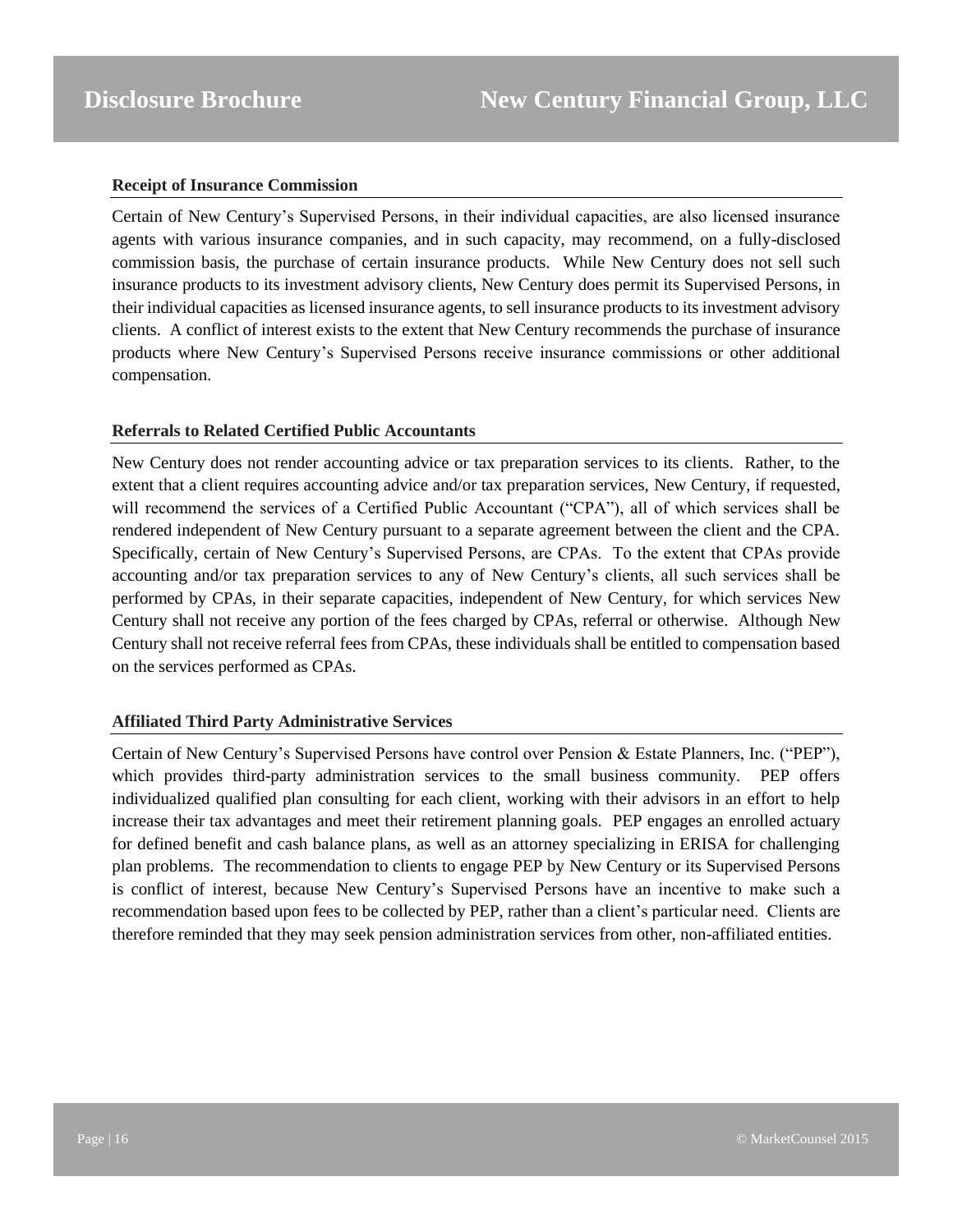## <span id="page-16-0"></span>**Item 11. Code of Ethics**

New Century has adopted a code of ethics in compliance with applicable securities laws ("Code of Ethics") that sets forth the standards of conduct expected of its Supervised Persons. New Century's Code of Ethics contains written policies reasonably designed to prevent certain unlawful practices such as the use of material non-public information by the Firm or any of its Supervised Persons and the trading by the same of securities ahead of clients in order to take advantage of pending orders.

The Code of Ethics also requires certain of New Century's personnel to report their personal securities holdings and transactions and obtain pre-approval of certain investments (*e.g*., initial public offerings, limited offerings). However, the Firm's Supervised Persons are permitted to buy or sell securities that it also recommends to clients if done in a fair and equitable manner that is consistent with the Firm's policies and procedures. This Code of Ethics has been established recognizing that some securities trade in sufficiently broad markets to permit transactions by certain personnel to be completed without any appreciable impact on the markets of such securities. Therefore, under limited circumstances, exceptions may be made to the policies stated below.

When the Firm is engaging in or considering a transaction in any security on behalf of a client, no Supervised Person will access to this information may knowingly effect for themselves or for their immediate family (i.e., spouse, minor children and adults living in the same household) a transaction in that security unless:

- the transaction has been completed;
- the transaction for the Supervised Person is completed as part of a batch trade with clients; or
- a decision has been made not to engage in the transaction for the client.

These requirements are not applicable to: (i) direct obligations of the Government of the United States; (ii) money market instruments, bankers' acceptances, bank certificates of deposit, commercial paper, repurchase agreements and other high quality short-term debt instruments, including repurchase agreements; (iii) shares issued by mutual funds or money market funds; and (iv) shares issued by unit investment trusts that are invested exclusively in one or more mutual funds.

Clients and prospective clients may contact New Century to request a copy of its Code of Ethics.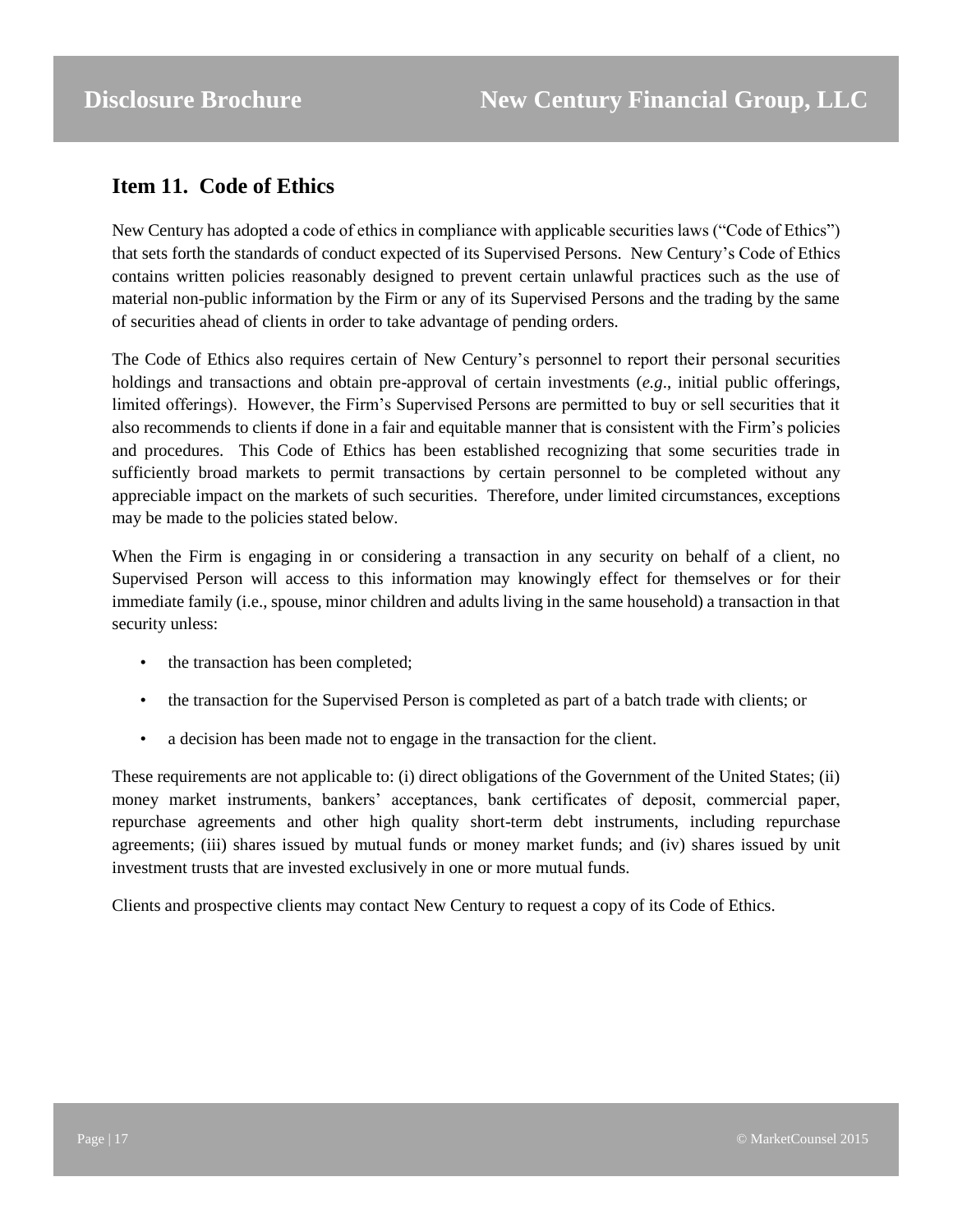## <span id="page-17-0"></span>**Item 12. Brokerage Practices**

#### **Recommendation of Broker/Dealers for Client Transactions**

As discussed above, in Item 5, New Century generally recommends that clients utilize the brokerage and clearing services of Royal.

Factors which New Century considers in recommending Royal or any other broker-dealer to clients include their respective financial strength, reputation, execution, pricing, research and service. Royal enables New Century to obtain many mutual funds without transaction charges and other securities at nominal transaction charges. The commissions and/or transaction fees charged by Royal may be higher or lower than those charged by other Financial Institutions.

The commissions paid by New Century's clients comply with New Century's duty to obtain "best execution." Clients may pay commissions that are higher than another qualified Financial Institution might charge to effect the same transaction where New Century determines that the commissions are reasonable in relation to the value of the brokerage and research services received. In seeking best execution, the determinative factor is not the lowest possible cost, but whether the transaction represents the best qualitative execution, taking into consideration the full range of a Financial Institution's services, including among others, the value of research provided, execution capability, commission rates, and responsiveness. New Century seeks competitive rates but may not necessarily obtain the lowest possible commission rates for client transactions.

New Century periodically and systematically reviews its policies and procedures regarding its recommendation of Financial Institutions in light of its duty to obtain best execution.

The client may direct New Century in writing to use a particular Financial Institution to execute some or all transactions for the client. In that case, the client will negotiate terms and arrangements for the account with that Financial Institution, and New Century will not seek better execution services or prices from other Financial Institutions or be able to "batch" client transactions for execution through other Financial Institutions with orders for other accounts managed by New Century (as described below). As a result, the client may pay higher commissions or other transaction costs or greater spreads, or receive less favorable net prices, on transactions for the account than would otherwise be the case. Subject to its duty of best execution, New Century may decline a client's request to direct brokerage if, in New Century's sole discretion, such directed brokerage arrangements would result in additional operational difficulties or violate restrictions imposed by other broker-dealers (as further discussed below).

Transactions for each client generally will be effected independently, unless New Century decides to purchase or sell the same securities for several clients at approximately the same time. New Century may (but is not obligated to) combine or "batch" such orders to obtain best execution, to negotiate more favorable commission rates, or to allocate equitably among New Century's clients differences in prices and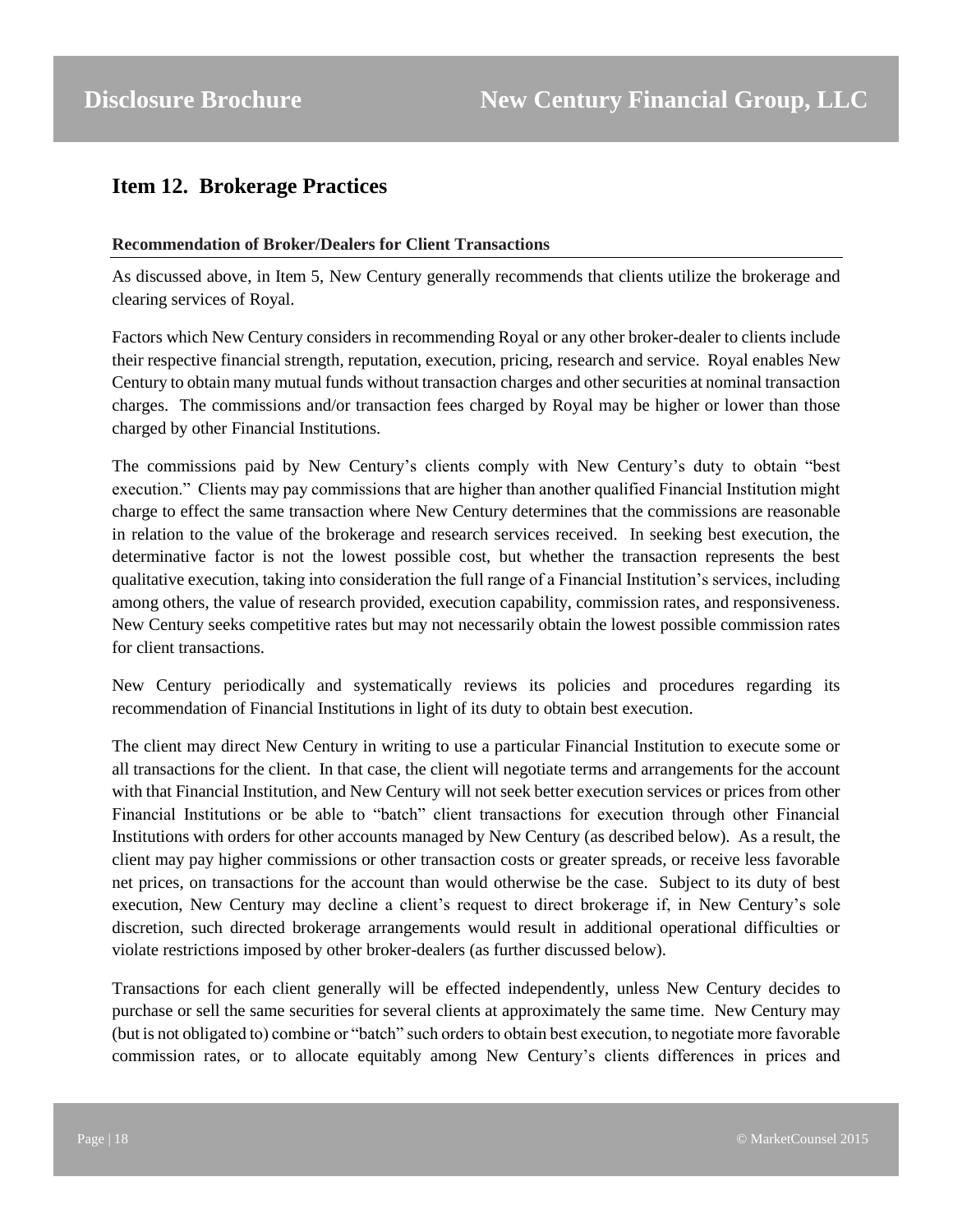commissions or other transaction costs that might have been obtained had such orders been placed independently. Under this procedure, transactions will generally be averaged as to price and allocated among New Century's clients pro rata to the purchase and sale orders placed for each client on any given day. To the extent that New Century determines to aggregate client orders for the purchase or sale of securities, including securities in which New Century's Supervised Persons may invest, New Century generally does so in accordance with applicable rules promulgated under the Advisers Act and no-action guidance provided by the staff of the U.S. Securities and Exchange Commission. New Century does not receive any additional compensation or remuneration as a result of the aggregation. In the event that New Century determines that a prorated allocation is not appropriate under the particular circumstances, the allocation will be made based upon other relevant factors, which may include: (i) when only a small percentage of the order is executed, shares may be allocated to the account with the smallest order or the smallest position or to an account that is out of line with respect to security or sector weightings relative to other portfolios, with similar mandates; (ii) allocations may be given to one account when one account has limitations in its investment guidelines which prohibit it from purchasing other securities which are expected to produce similar investment results and can be purchased by other accounts; (iii) if an account reaches an investment guideline limit and cannot participate in an allocation, shares may be reallocated to other accounts (this may be due to unforeseen changes in an account's assets after an order is placed); (iv) with respect to sale allocations, allocations may be given to accounts low in cash; (v) in cases when a pro rata allocation of a potential execution would result in a de minimis allocation in one or more accounts, New Century may exclude the account(s) from the allocation; the transactions may be executed on a pro rata basis among the remaining accounts; or (vi) in cases where a small proportion of an order is executed in all accounts, shares may be allocated to one or more accounts on a random basis.

Consistent with obtaining best execution, brokerage transactions may be directed to certain broker-dealers in return for investment research products and/or services which assist New Century in its investment decision-making process. Such research generally will be used to service all of New Century's clients, but brokerage commissions paid by one client may be used to pay for research that is not used in managing that client's portfolio. The receipt of investment research products and/or services as well as the allocation of the benefit of such investment research products and/or services poses a conflict of interest because New Century does not have to produce or pay for the products or services.

#### **Commissions or Sales Charges for Recommendations of Securities**

As discussed above, certain Supervised Persons in their respective individual capacities are registered representatives of Royal. These Supervised Persons are subject to FINRA Rule 3040 which restricts registered representatives from conducting securities transactions away from their broker-dealer unless Royal provides written consent. Therefore, clients are advised that certain Supervised Persons may be restricted to conducting securities transactions through Royal unless they first secure written consent from Royal to execute securities transactions though a different broker-dealer. Absent such written consent or separation from Royal, these Supervised Persons are prohibited from executing securities transactions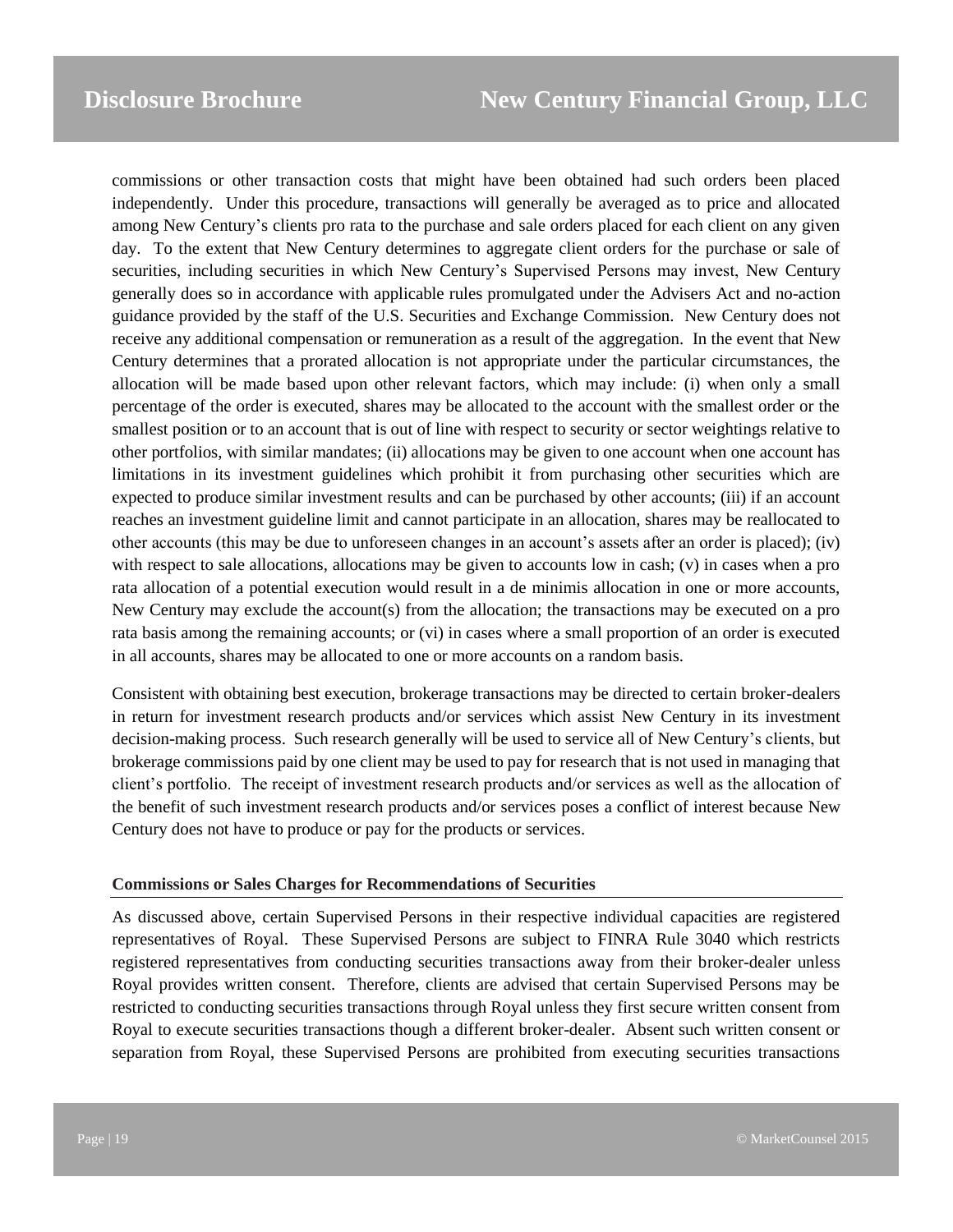through any broker-dealer other than Royal under Royal's internal supervisory policies. New Century is cognizant of its duty to obtain best execution and has implemented policies and procedures reasonably designed in such pursuit.

In return for providing certain administrative and supervisory functions, Royal may receive a portion of New Century's investment management fee. However, at all times New Century will be acting as the investment adviser to the client and not Royal. Under the rules and regulations of FINRA, Royal, as a registered broker-dealer, has obligations to maintain certain books and records and perform other functions regarding certain aspects of the investment advisory activities of its registered representatives.

In certain instances, Royal will collect, as paying agent for New Century, the investment advisory fees to be paid to New Century by the account custodian, and Royal, will retain a portion of New Century's fee as compensation for Royal's administrative and supervisory functions. The portion of New Century's fee retained by Royal comes directly from New Century's compensation, and therefore, will not increase execution or brokerage charges to the client or the fee the client has agreed to pay New Century pursuant to the Agreement. A portion of the fee retained by Royal may be re-allowed to other registered representatives of Royal who, as registered representatives of the broker-dealer, are responsible for the supervision of other representatives and assist the broker-dealer with the functions described above.

New Century's Supervised Persons, in their individual capacities as registered representatives of Royal may also, from time to time, receive incentive awards for the recommendation and introduction of investment products, or 12b-1 distribution fees from investment companies in connection with the placement of clients' funds into certain investment companies. Therefore, the receipt of this compensation may affect New Century's objectivity in recommending products to its clients.

Royal sponsors the Elite Focus Program. In this program, selected vendors will be invited to pay additional marketing fees to Royal for its enhanced marketing and distribution efforts. As part of such compensation, such vendors will, at no additional charge, be invited to participate in Royal's educational and sales seminars, and will also be granted access to lists containing Royal's registered representatives such as New Century's Supervised Persons and marketing information. In addition, ticket charges for purchasing such funds may be reduced or waived. A list of Royal's Elite Focus Program members is available to clients upon request.

#### **Software and Support Provided by Financial Institutions**

New Century may receive from Royal, without cost to New Century, computer software and related systems support, which allow New Century to better monitor client accounts maintained at Royal. New Century may receive the software and related support without cost because New Century renders investment management services to clients that maintain assets at Royal. The software and support is not provided in connection with securities transactions of clients (i.e., not "soft dollars"). The software and related systems support may benefit New Century, but not its clients directly. In fulfilling its duties to its clients, New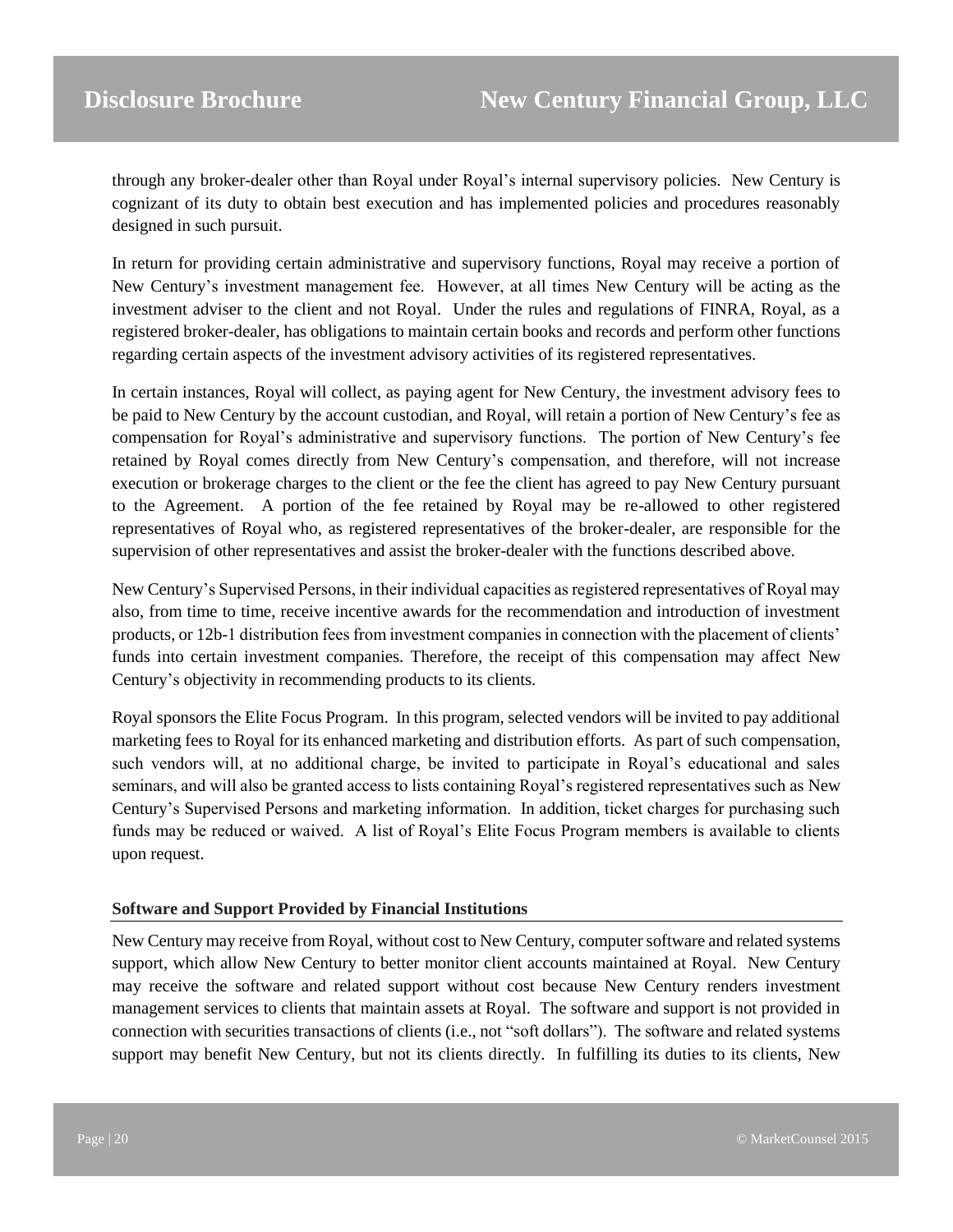Century endeavors at all times to put the interests of its clients first. Clients should be aware, however, that New Century's receipt of economic benefits from a broker-dealer creates a conflict of interest since these benefits may influence New Century's choice of broker-dealer over another broker-dealer that does not furnish similar software, systems support, or services.

#### **Brokerage for Client Referrals**

New Century does not consider, in selecting or recommending broker/dealers, whether the Firm receives client referrals from the Financial Institutions or other third party.

## <span id="page-20-0"></span>**Item 13. Review of Accounts**

#### **Account Reviews**

For those clients to whom New Century provides investment management services, New Century monitors those portfolios as part of an ongoing process while regular account reviews are conducted on at least a quarterly basis. For those clients to whom New Century provides financial planning and/or consulting services, reviews are conducted on an "as needed" basis. Such reviews are conducted by one of New Century's investment adviser representatives. All investment advisory clients are encouraged to discuss their needs, goals, and objectives with New Century and to keep New Century informed of any changes thereto. New Century contacts ongoing investment advisory clients at least annually to review its previous services and/or recommendations and to discuss the impact resulting from any changes in the client's financial situation and/or investment objectives.

#### **Account Statements and Reports**

Unless otherwise agreed upon, clients are provided with transaction confirmation notices and regular summary account statements directly from the broker-dealer or custodian for the client accounts. Those clients to whom New Century provides investment management services will also receive a report from New Century that may include such relevant account and/or market-related information such as an inventory of account holdings and account performance on a quarterly basis. Clients should compare the account statements they receive from their custodian with those they receive from New Century.

Those clients to whom New Century provides financial planning and/or consulting services will receive reports from New Century summarizing its analysis and conclusions as requested by the client or otherwise agreed to in writing by New Century.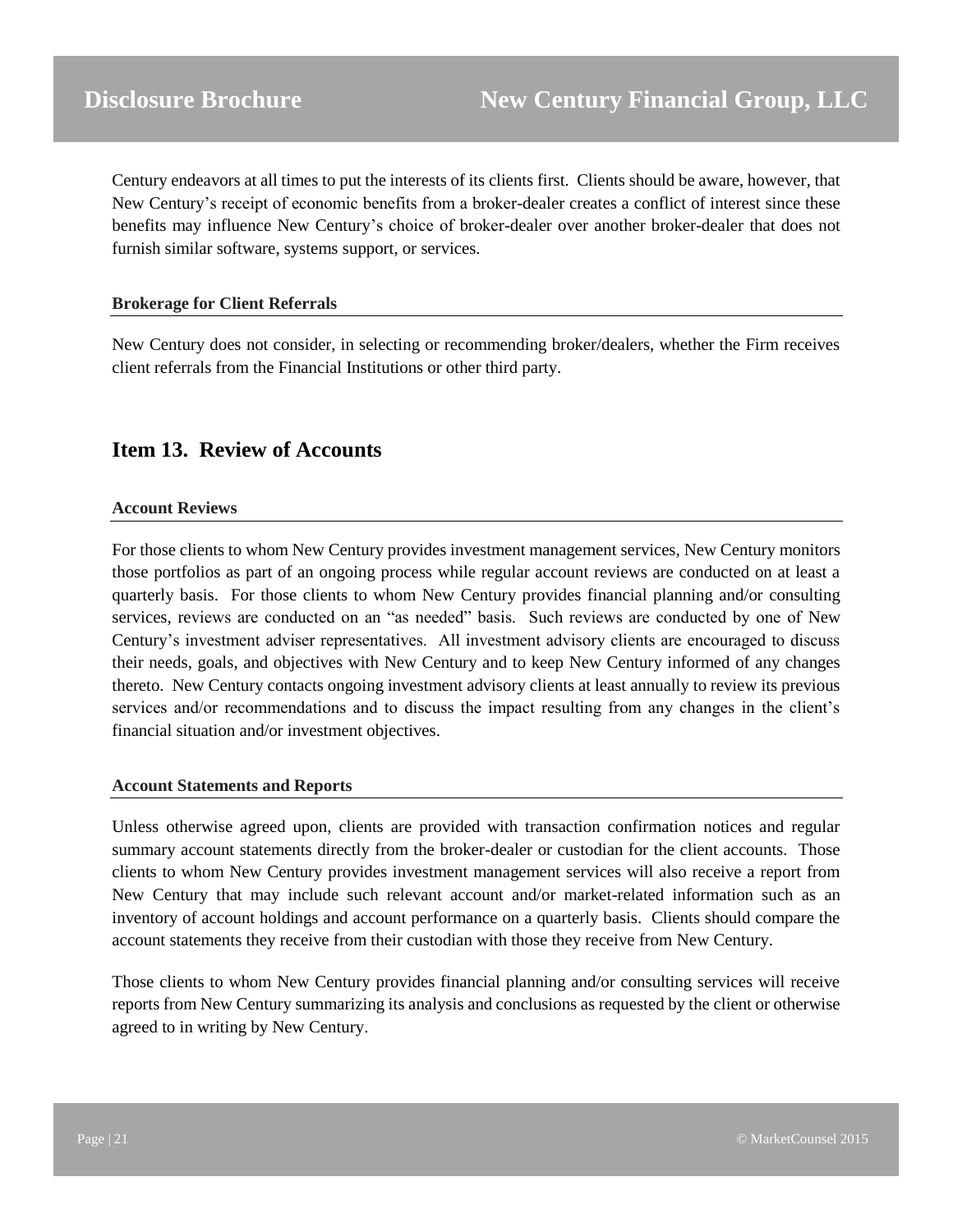## <span id="page-21-0"></span>**Item 14. Client Referrals and Other Compensation**

#### **Client Referrals**

If a client is introduced to New Century by either an unaffiliated or an affiliated solicitor, New Century may pay that solicitor a referral fee in accordance with the requirements of Rule 206(4)-3 of the Advisers Act and any corresponding state securities law requirements. Any such referral fee is paid solely from New Century's investment management fee, and does not result in any additional charge to the client. If the client is introduced to New Century by an unaffiliated solicitor, the solicitor provides the client with a copy of New Century's written disclosure brochure which meets the requirements of Rule 204-3 of the Advisers Act and a copy of the solicitor's disclosure statement containing the terms and conditions of the solicitation arrangement including compensation. Any affiliated solicitor of New Century will be supervised by the Firm and will disclose the nature of his/her relationship to prospective clients at the time of the solicitation and will provide all prospective clients with a copy of New Century's written disclosure brochure at the time of the solicitation.

#### **Other Economic Benefits**

New Century may receive economic benefits from non-clients for providing advice or other advisory services to clients. This type of relationship poses a conflict of interest and any such relationship is disclosed in responses to Items 10 and 12, above.

## <span id="page-21-1"></span>**Item 15. Custody**

The Advisory Agreement and/or the separate agreement with any Financial Institution generally authorize New Century and/or the Independent Managers to debit client accounts for payment of the Firm's fees and to directly remit that those funds to the Firm in accordance with applicable custody rules. The Financial Institutions that act as the qualified custodian for client accounts, from which the Firm retains the authority to directly deduct fees, have agreed to send statements to clients not less than quarterly detailing all account transactions, including any amounts paid to New Century.

In addition, as discussed in Item 13, New Century may also send periodic supplemental reports to clients. Clients should carefully review the statements sent directly by the Financial Institutions and compare them to those received from New Century.